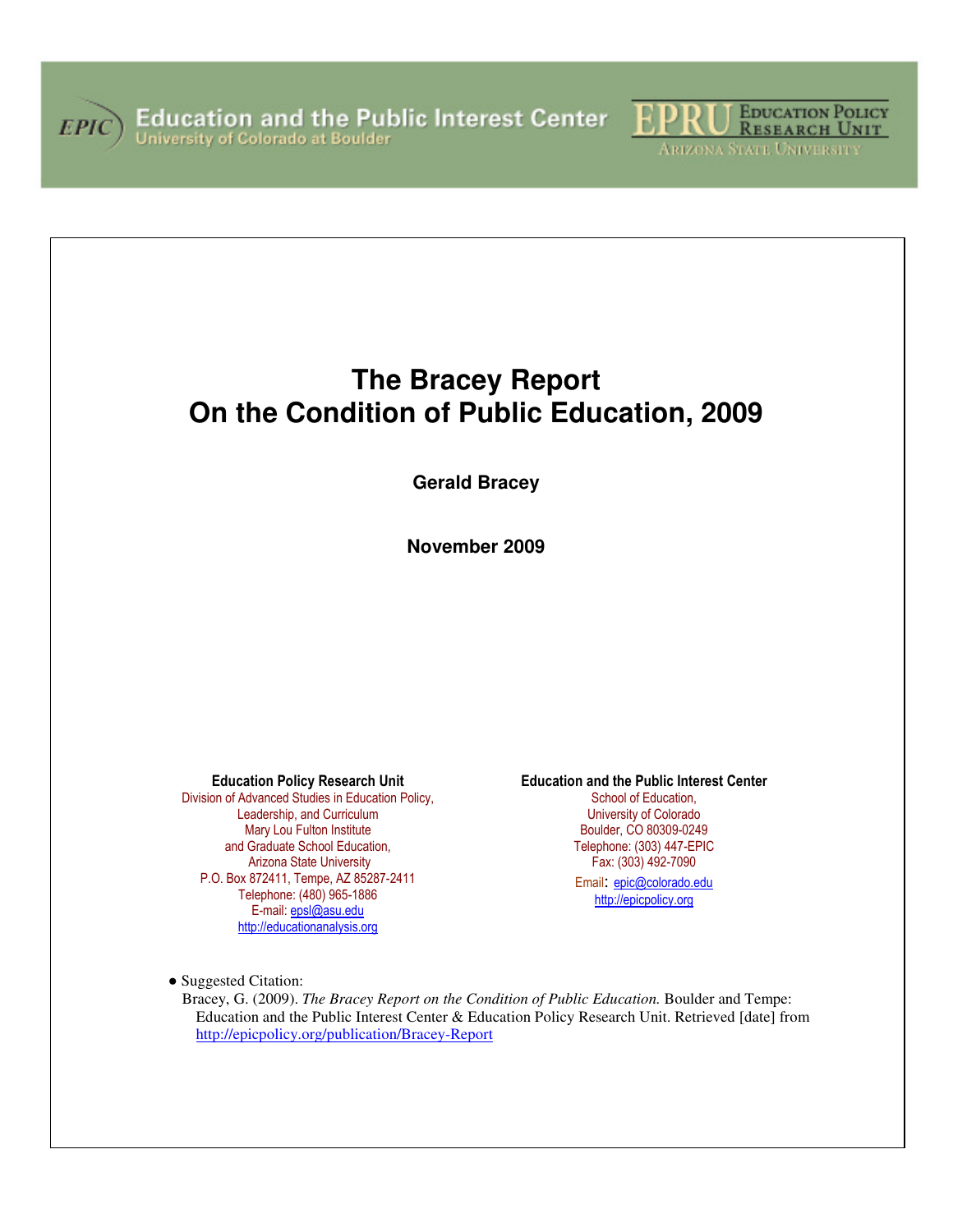Kevin Welner: Editor Patricia H. Hinchey: Academic Editor Erik Gunn: Managing Editor

EPIC/EPRU policy briefs are peer reviewed by members of the Editorial Review Board. For information on the board and its members, visit: http://epicpolicy.org/editorial-board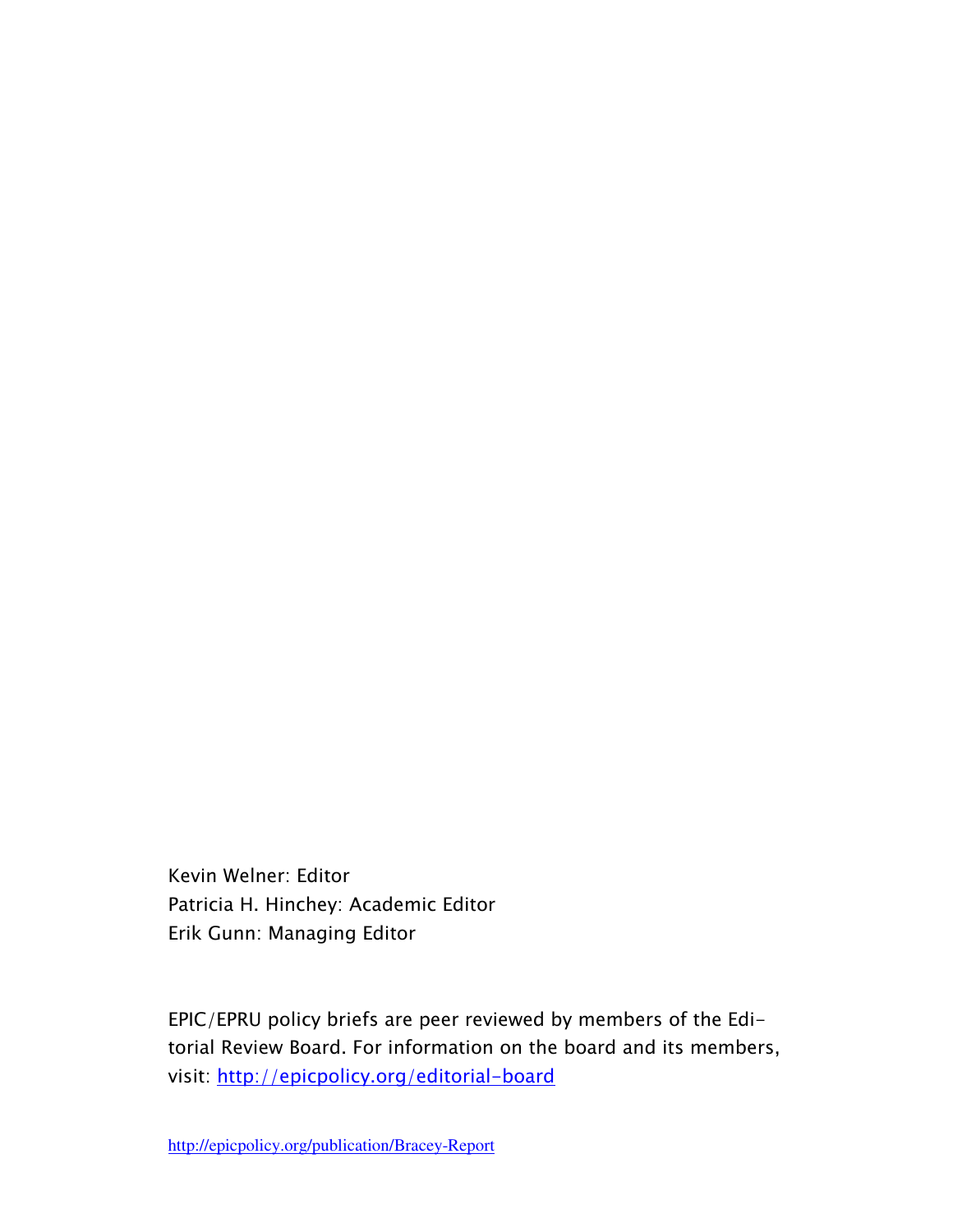### *In Memoriam: Gerald Bracey 1940 - 2009*

For 18 years, "The Bracey Report on the Condition of Public Education," an annual review of education research and policy issues, was published by *Phi Delta Kappan.* In 2009, EPIC/EPRU was pleased to become its new publisher. Sadly, Gerald W. Bracey passed away before he finished editing what will be the final *Bracey Report*. We have suffered a great loss. Although he was a social scientist of considerable talent he eschewed esoteric language and instead spoke and wrote plainly. His writings left strong impressions on readers, whether expert or layperson. When he judged that an official, a newspaper, or a scholar had played lightly with the truth, his expert knowledge was directed toward withering critiques. He fearlessly exposed the errors in fact, flaws in methods and illogic that were built into all too much education research and all too many education "reforms." Jerry had little patience for received wisdom, no matter how powerful its purveyors.

Fortunately for us all, Jerry's last report was sufficiently enough developed that it was possible for Susan Ohanian and Pat Hinchey to finish the necessary editorial work. Jerry's wife, Iris, helped, too, by encouraging us to publish the final *Bracey Report* and by providing Jerry's notes and reference material. As a result, the *Report* has been completed with fidelity to Jerry's words and intentions. The *Report* is almost completely Jerry's but, of course, any shortcomings are ours.

When Jerry passed away, we were contacted by many of the people who have been touched by Jerry and his work and were asked to create a memorial fund or project that others could donate to in his memory. We have now created one, attached to the policy centers that had been Jerry's academic home following his 2005 departure from George Mason University.

Working with the CU Foundation, we are building a memorial fund that would, if fully funded, provide a doctoral fellowship in Jerry's name. We're thinking of it as the Bracey Memorial Fellowship, given to a doctoral student with a research-based, hard-nosed commitment to further truth, equity, and social justice. If we reach the \$25,000 level for all donations in Jerry's name, we can create an ongoing scholarship/fellowship. Even if we do not reach that threshold, we will still use the money for student support in Jerry's name. Those who would like to contribute may go to

http://www.colorado.edu/education/pdfs/Gerald%20Bracey.pdf.

Our plans also include a continuation of the Bracey Report tradition by publishing an annual report in his honor. Realizing what big footsteps we will be attempting to fill, we hope our contributions will serve others as well as Jerry's have served us. Here then is the *2009 Bracey Report on the Condition of Public Education.*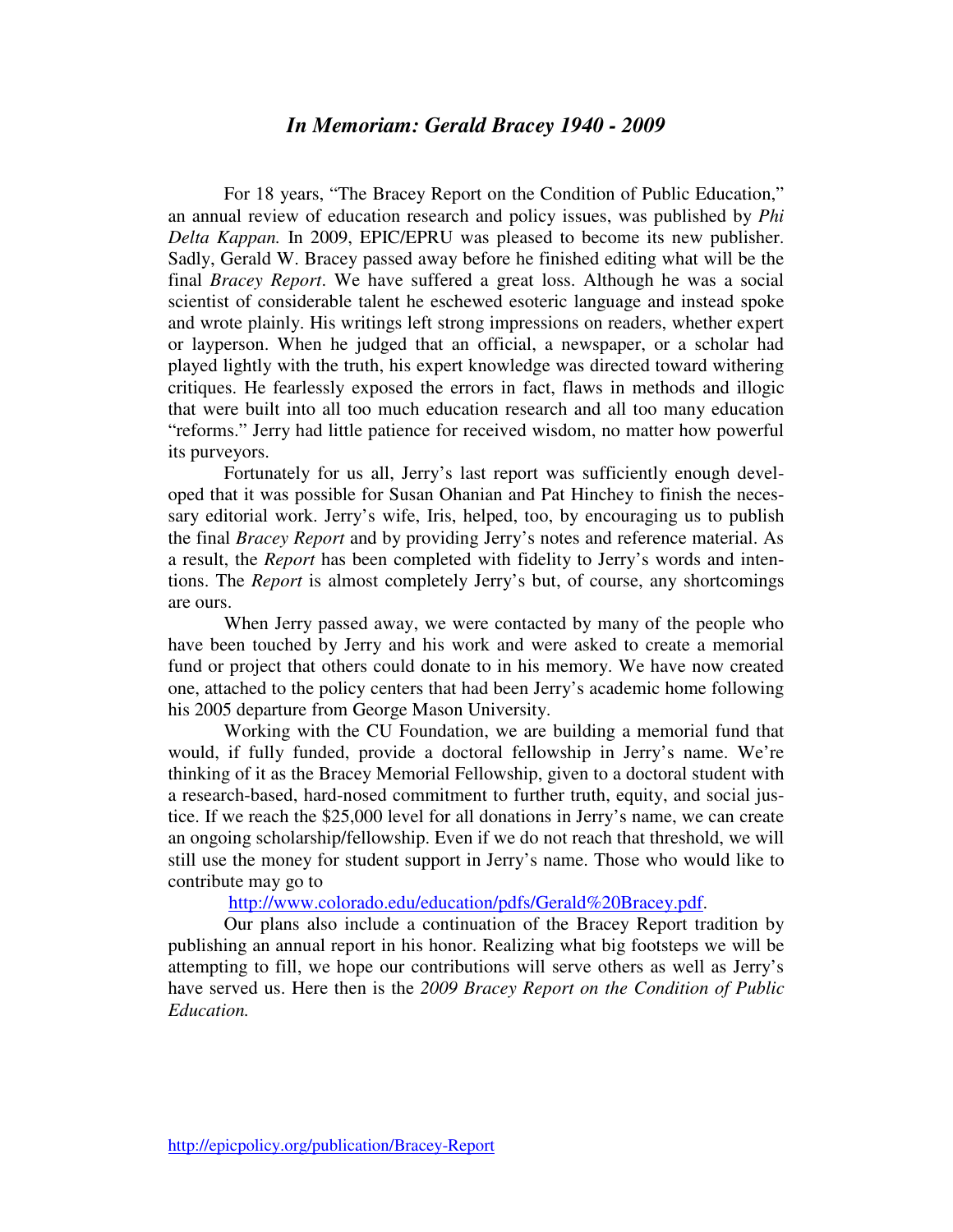### **Publishers' Note**

The *Bracey Report* is unique, a departure from EPIC/EPRU's other publications. For this year's report, we asked him to identify and discuss the research support for what he considers to be three of the most important assumptions about how to reform public education. Whether you agree or disagree with his analysis, we hope you find his views provocative and helpful as you make up your own mind about how best to go about improving America's public schools.

> *Alex Molnar Kevin Welner*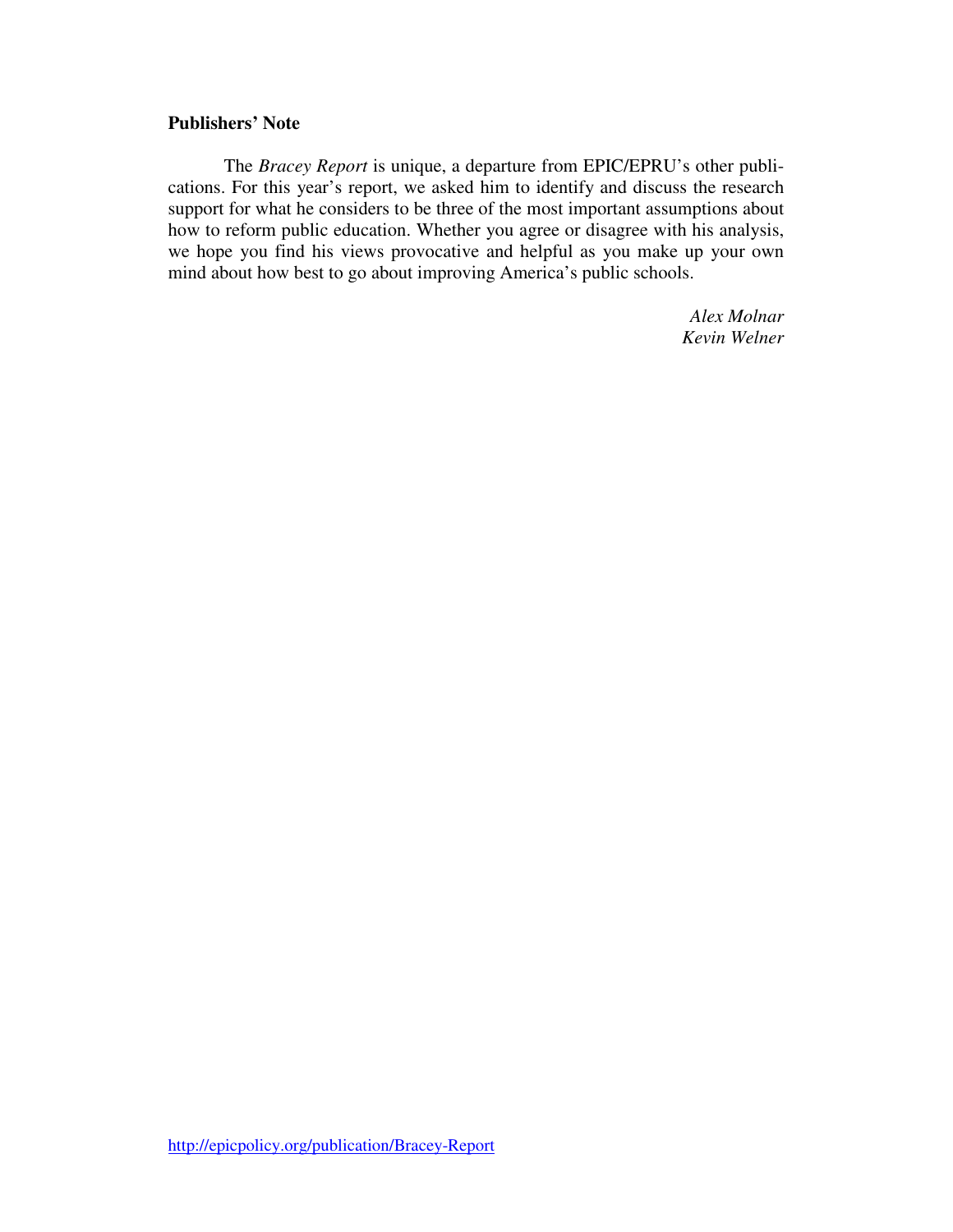# **The Bracey Report on the Condition of Public Education, 2009**

#### Gerald W. Bracey

In the previous 18 years, the basic technology of the Bracey Report was the drawer. For 12 months I put material that I thought had report potential into a drawer that, as the years went by, grew from a small desk drawer to the bottom half of a file cabinet—an unobtrusive measure of how education, for better and worse, has moved ever more to center stage in policy discussions about the nation's social well-being. Toward June (for an annual August deadline) I would empty the drawer/file, sort the contents into categories, and write about those that seemed the most cogent. In the last few years, I have had to apologize for not covering some issues because of space constraints. The new process begun with EPIC/EPRU for 2009 reverses the drawer-dump procedure. We decided in advance on three prominent policy-relevant assumptions. This narrows the scope of the coverage, but broadens the last-12-months focus of earlier reports, extending its temporal range. These assumptions are that:

- 1. High-quality schools can eliminate the achievement gap between whites and minorities.
- 2. Mayoral control of public schools is an improvement over the more common elected board governance systems.
- 3. Higher standards will improve the performance of public schools.

I take each issue in turn.

### *High-quality Schools*

#### **Why Choose This Issue?**

Ever since the launch of Sputnik in 1957, schools have been seen as *the*  failing institution in America. An endlessly repeated claim has been that for America to "succeed," the nation needs more "high-quality" schools. Secretary of Education Arne Duncan contends, "We have to educate ourselves to a better economy"<sup>1</sup> The issue of school quality is thus at the forefront of attempts to improve society as a whole.

In his May 7, 2009 column, an essay that reverberated throughout policy circles, *New York Times* pundit David Brooks cast the issue this way: "Some experts, mostly surrounding the education establishment, argue that schools alone can't produce big changes. The problems are in society, and you have to work on broader issues like economic inequality. Reformers, on the other hand, have argued that school-based approaches can produce big results." One can certainly contend that Brook's dichotomy<sup>2</sup> between the "establishment" and the "reformers" is false, but it is common today. The same can be said of his claim that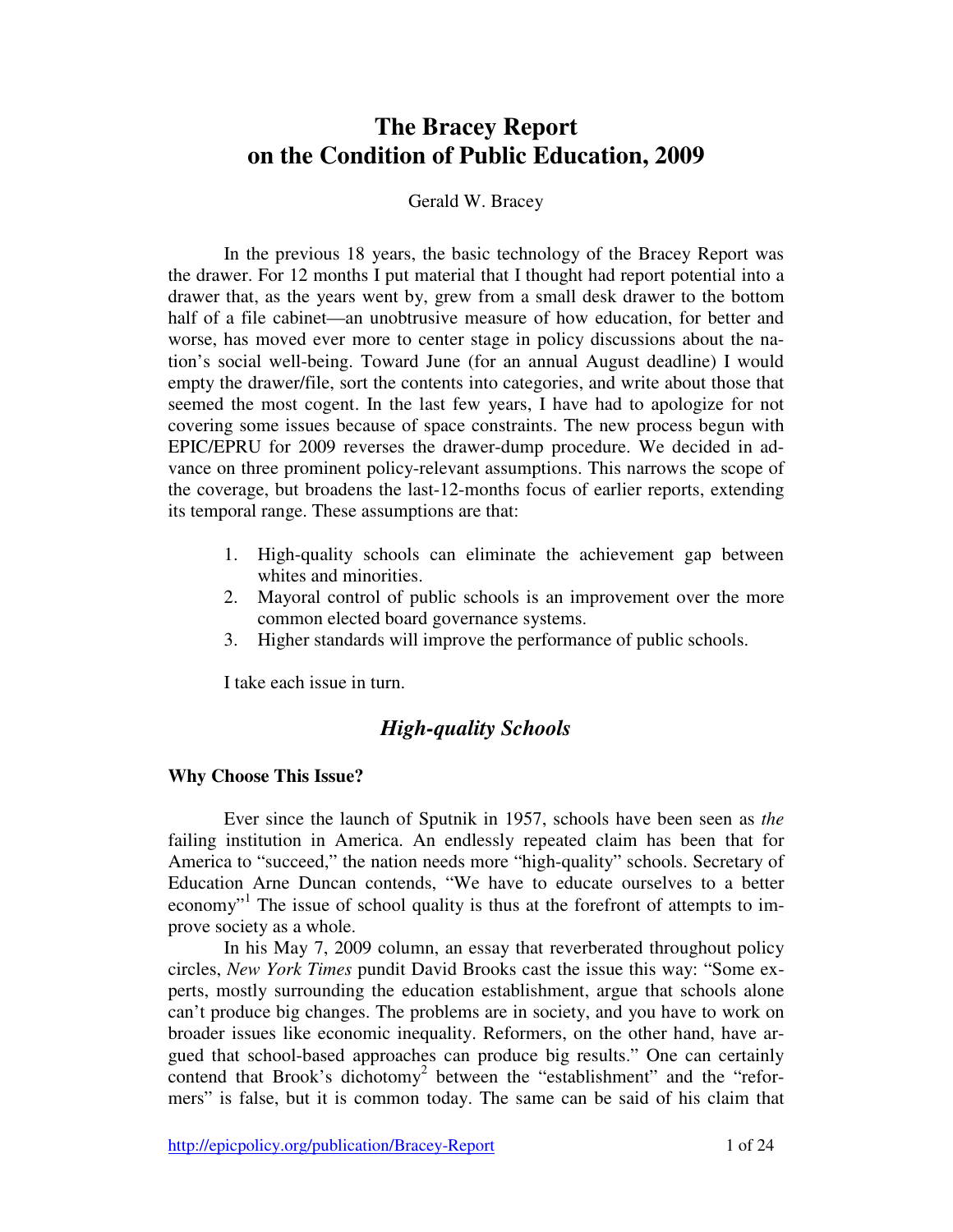"educational establishment" types argue that "the problems are in society" alone. I know no education professionals who make that argument, though I know many who argue, as I would, that we must address problems in society *as well as* in the schools. Still, the idea that education professionals deny that reform is necessary in some schools and prefer to shrug their shoulders and wait for social change remains a dominant, if inaccurate, perception.

### **What Do We Know?**

We must begin with what we don't know: there is no common definition of "high-quality school." No Child Left Behind has various classifications for underperforming schools and sanctions for those that repeatedly fail to make Adequate Yearly Progress (AYP) on test score increases, even if only one of the required reported subgroups fails to attain that criterion. However, NCLB is silent on "adequately-performing" or "high-performing" schools, by default suggesting only that more successful schools are characterized primarily by high attendance (for enrolled students) and by some level of test performance (on disparate state tests with arbitrary cutoff scores—more on that later).

Test scores, however, are an imperfect instrument for judging the quality of a school, or, as Iris Rotberg has observed, the quality of any national education system. Nevertheless, they are the currency of the day. In testing terms, data (detailed below) indicate that increases in high-quality schools will have to come largely from low-income neighborhoods, where students with the most challenges have long been served by the most under-resourced schools. Thus, the key question becomes *can schools alone overcome the difficulties associated with poverty*? Advocates who answer *yes* usually contend that to be high-quality, schools need only high standards, high expectations, and strong principals leading a faculty of highly qualified teachers. However, terms like "high standards" and "high expectations" are usually left undefined, as if their meanings were self-evident—which they are not. Ignoring such gaps in rationale, No Child Left Behind's reliance on testing and sanctions codifies the conception that schools alone are capable of erasing the achievement gap and need only to be required to do so.

Similar calls for more high-quality schools, however defined, issue from multiple quarters. Many critics cite the performance of American students on international comparisons of mathematics and science. The most often used comparison comes from rankings on the Programme for International Student Assessment (PISA), from the Organization for Economic Cooperation and Development (OECD). Most recently (2006), American students ranked 24th of 30 OECD nations in mathematics and 17th of 30 in science.<sup>3</sup> Errors in the test booklets prevented the reporting scores for American students in reading.

It should be noted that these rankings are determined by nations' average scores. Some researchers have suggested, however, that average score comparisons are not useful: even presuming that the tests have some meaning for future accomplishment, average students are not likely to be the leaders in fields of mathematics and science. Those roles are more likely to fall to those scoring well. A publication from OECD itself observes that if one examines the number of high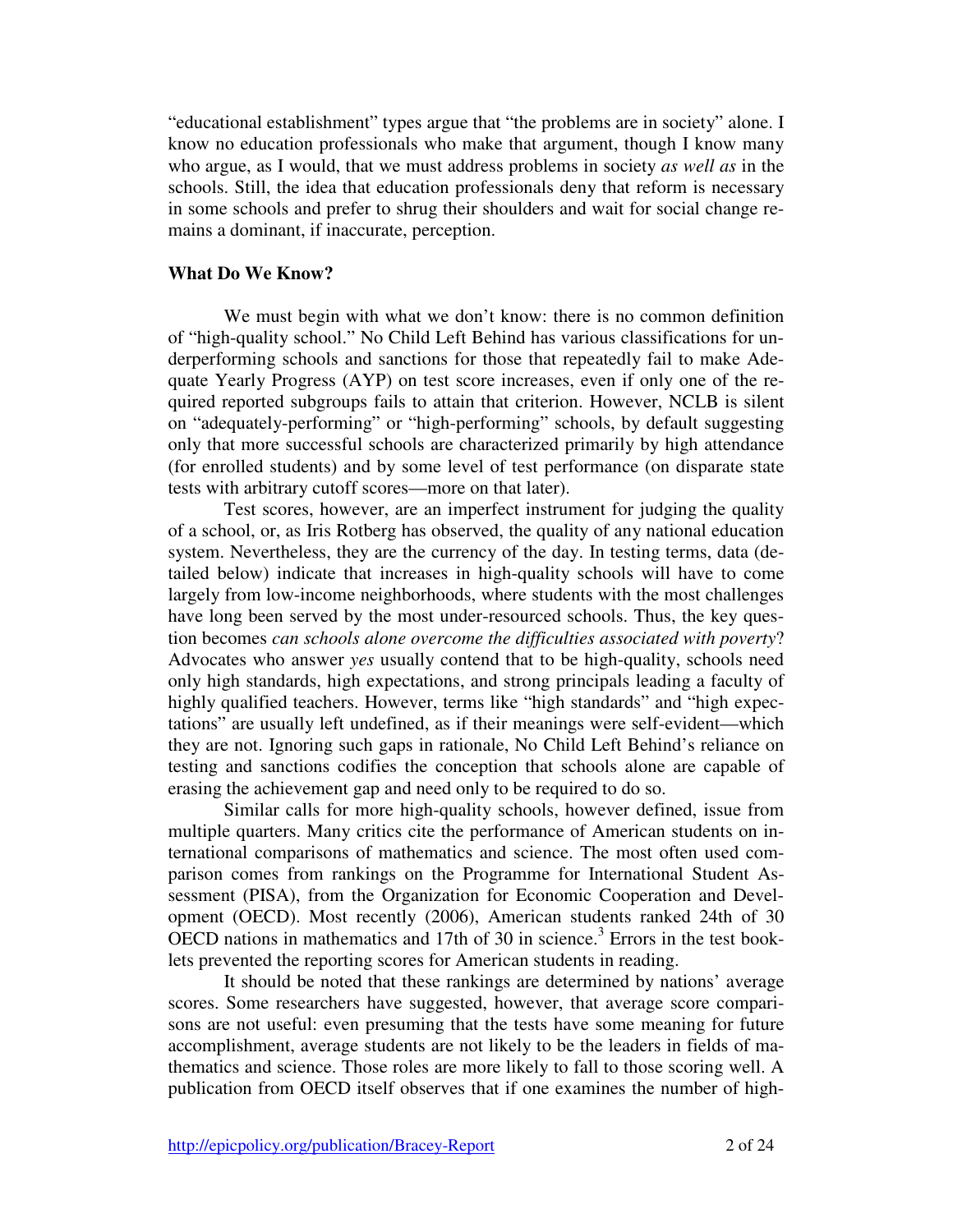est-scoring students in science, the United States has 25% of all high-scoring students in the world (at least in "the world" as defined by the 58 nations taking part in the assessment—the 30 OECD nations and 28 "partner" countries). Among nations with high average scores, Japan accounted for 13% of the highest scorers, Korea 5%, Taipei 3%, Finland 1%, and Hong Kong 1%. Singapore did not participate. The picture emerging from this highest-scorer comparison is far different than that suggested by the frequently cited national average comparisons; it is a picture that suggests many American schools are actually doing very well indeed.

Of course, the U.S. is much larger than these other countries and should be expected to produce larger numbers of successful students. But it is only when we look beyond the mean and consider the distribution of students and schools that we see the true picture. Students attending American schools run the gamut from excellent to poor. Well-resourced schools serving wealthy neighborhoods are showing excellent results. Poorly-resourced schools serving low-income communities of color do far worse. Where is it, then, that improvement is needed?

I said above that if there are to be more high-quality schools (or at least, "high-quality" schools in terms of high or rising test scores), they will have to be developed in low-income neighborhoods. Evidence for this contention comes from the 2001 Progress in International Reading Literacy Study (PIRLS).<sup>4</sup> It is evidence that suggests the magnitude of the problem to be overcome.

| <b>Percent of Students</b><br>in the School in Poverty | <b>Score</b> | Percent of U.S. students attending<br>schools in this category |
|--------------------------------------------------------|--------------|----------------------------------------------------------------|
| <10                                                    | 589          | 14.3                                                           |
| 10-24.9                                                | 567          | 19.5                                                           |
| 25-49.9                                                | 551          | 29.8                                                           |
| 50-74.9                                                | 519          | 21.3                                                           |
| $75+$                                                  | 485          | 15.1                                                           |

### **Table 1. PIRLS Performance and Poverty**

**Highest scoring nation: Sweden 561** (Finland did not participate)

**U. S. average: 542;** International Average: 500; Number of countries: 27

Several points from these data should be noted. First, the schools with, say, fewer than 10% of the students in poverty are not necessarily the nation's wealthiest schools, although some, no doubt, are. The other 90% of students could be from white collar homes, blue collar homes, or some mix. From this statistic alone, we cannot tell. Second, the top two categories, which contain about 34% of all students, outscored the highest nation. Third, although it cannot be seen from these few figures, if the schools with poverty levels of 25-50% constituted a nation, their average score of 551 would rank them  $4<sup>th</sup>$  among the 27 participating countries. In fact, then, the majority of American students did very well on this measure: the only American schools with scores well below the national average were those whose student population was composed almost entirely of students from poor homes.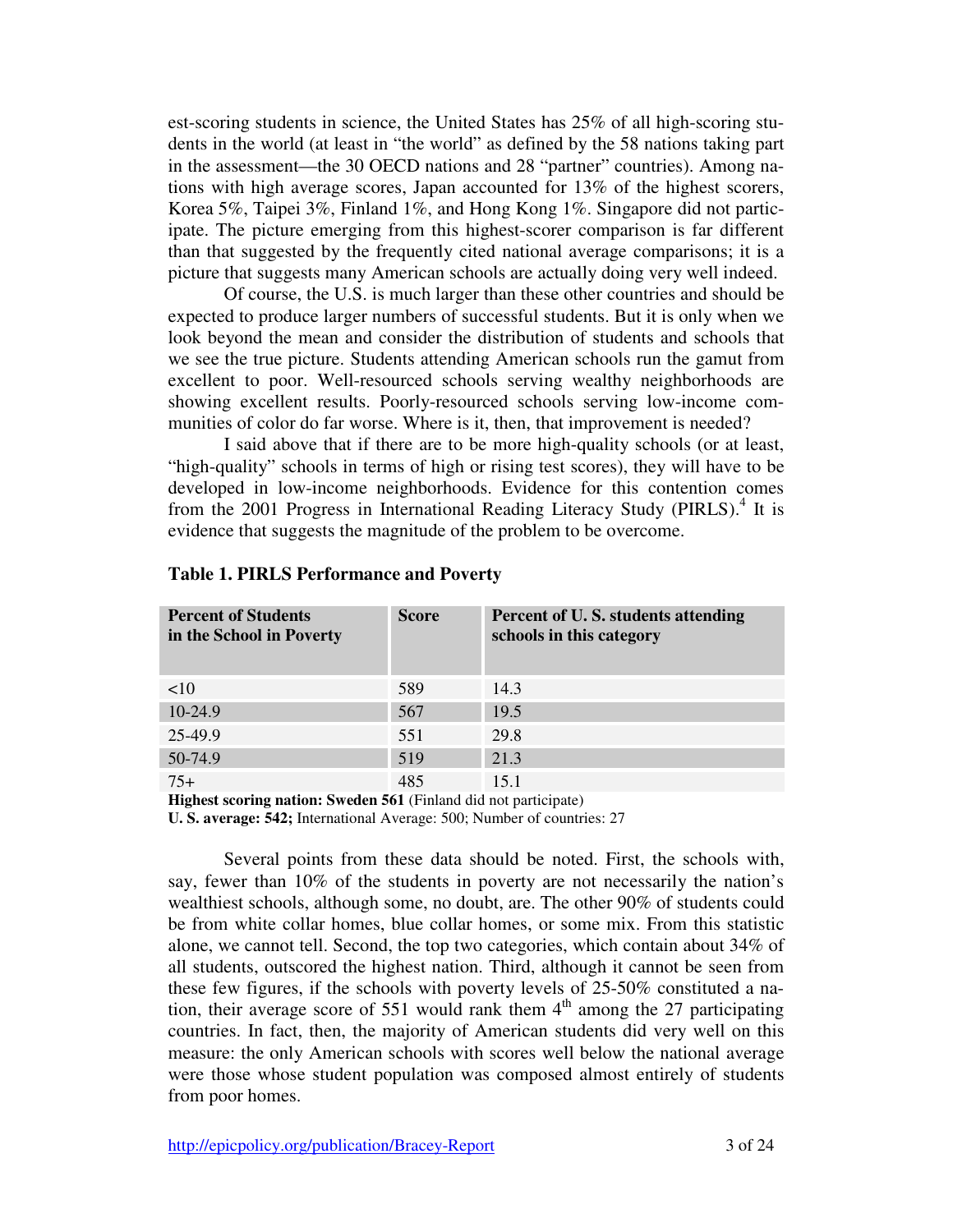The strong relationship between poverty and test scores seen in the PIRLS data are replicated in the Scholastic Achievement Test (SAT), in the Trends in International Math and Science Study (TIMSS), and in the National Assessment of Educational Progress (NAEP). (The relationship cannot be shown in the OECD's PISA discussed earlier because it tests 15-year-olds, and there is no good direct or proxy measure for high-school students' poverty levels.)

Before taking up the question of whether schools alone can remedy the achievement gap for poor children, we have to ask what is known about the effect of poverty on children. What are some of the out-of-school factors that contribute to poor children's lower performance?

First, there is consensus among pediatricians that children in poverty live under more stress than those in more affluent, and hence secure, environments. This stress can have life-long damaging impact:

Neural circuits for dealing with stress are particularly malleable (or "plastic") during the fetal and early childhood periods. Early experiences shape how readily they are activated and how well they can be contained and turned off. Toxic stress during this early period can affect developing brain circuits and hormonal systems in a way that leads to poorly controlled stress-response systems that will be overly-active and show to shut down when faced with threats throughout the lifespan.<sup>5</sup>

Although this report doesn't discuss implications of early stress for classroom learning and behavior problems, it does link prolonged childhood stress to depression, anxiety disorders, alcoholism, drug abuse, cardiovascular disease, diabetes and stroke. It is impossible to think that the precursors of such an array of unhappy adult outcomes would not be visible in the classroom.

The National Research Council's Institute of Medicine reached similar conclusions:

The inextricable transaction between biology and experience also contributes to a better understanding of developmental disorders and the effect of early intervention. Hereditary vulnerabilities establish probabilistic, not deterministic, developmental pathways that evolve in concert with the experiential stressors, or buffers, in the family, the neighborhood, and the school. That is why early experiences of abuse, neglect, poverty, and family violence are of such concern. They are likely to enlist the genetic vulnerabilities of some children into a downward spiral of progressive dysfunction. By contrast, when children grow up in more supportive contexts, the hereditary vulnerabilities that some children experience may never be manifested in problematic behavior. Understanding the co-action of nature and nurture contributes to early prevention.<sup>6</sup>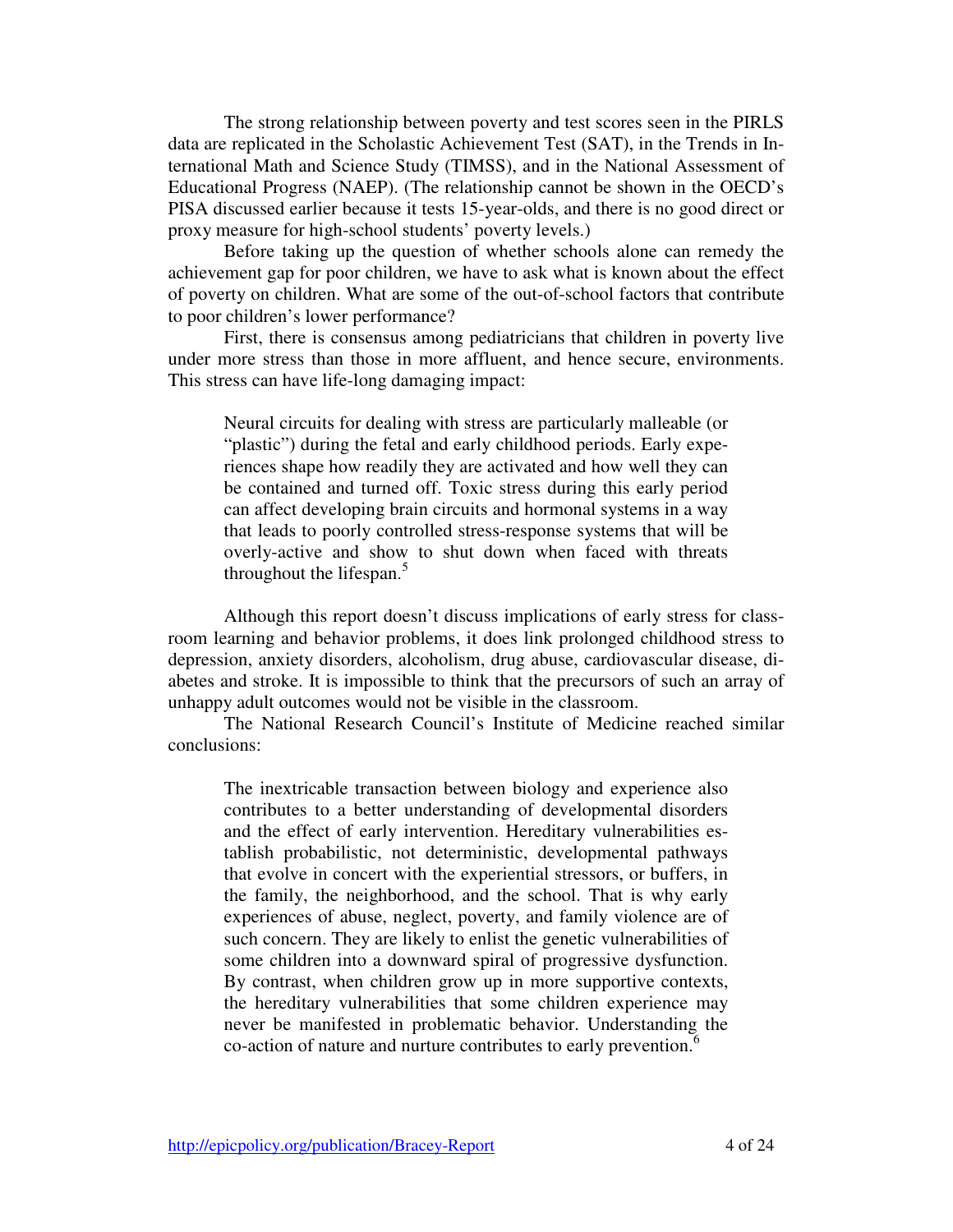Poor children get off to a bad start. Their mothers are less likely to obtain adequate prenatal care and they are more likely to be Low Birth Weight (LBW) babies. LBW and, especially, Very-LBW children have cognitive and emotional difficulties later on. Black Americans are almost twice as likely as whites to have LBW babies and 270% more likely to have VLBW children<sup>7</sup>

As for other prenatal influences, David Berliner of Arizona State University notes, "If alcohol, tobacco, and cocaine use are higher in poor neighborhoods, as is often found, then the schools in those neighborhoods also will have more children whose intrauterine environment was compromised."<sup>8</sup> These drugs reduce head circumference, reduce cortical gray matter and reduce total brain volume as measured by MRIs taken at school age. The effects of the three drugs are thought to act cumulatively. Even worse for later behavioral outcomes is prenatal ingestion of amphetamine or methamphetamine.

Other issues abound. For example, a scandal erupted in Prince George's County, Maryland in early 2007 when a 12-year-old died from an infected tooth. A simple timely extraction would have saved the child, but the mother was uninsured and could not find a dentist to pull the tooth. Eventually, the infection spread to his brain, killing him. This for-want-of-a-dentist case—occurring next door to the houses of Congress in the most prodigal nation in the world—is an example of the more general problem of health care: Poor kids don't get much of it.

We can imagine the misery of this boy and certainly should consider how much he was able to pay attention in class during the months of his ordeal. And when his 10-year-old brother with a swollen jaw complained of a tooth ache, it again took months to find an oral surgeon, who found he had six abscessed teeth.<sup>9</sup> There is no press report on how *he* was doing in school during these months. According to the U.S. General Accounting Office, untreated cavities are nearly three times as prevalent among poor children as among middle-class children.<sup>10</sup>

Children with a mouthful of aching teeth can't concentrate; children who can't see will have reading difficulties; children who can't hear what the teacher is saying will likely look like they aren't paying attention.

In addition, poor children are made more susceptible to illness by the absence of nutritious food, or even of food itself. In comparison to national averages, Berliner observes, food insecurity occurs 3.4 times as often in households below the official poverty line, 2.7 times as often in household headed by single women and twice as often among black and Latino households. The food insecurity problem is particularly pernicious because the energy generated by food goes first to critical organs. If there is any left over, it is allocated for growth. The last priorities for food-generated energy are social activity and learning.

It is not only food insecurity but also food quality that affects poor children. According to Linda Perlstein, who observed children for a year in a poor school, "Many children in poverty are given bottles of sugar water or Oodles of Noodles broth as infants, Froot Loops as toddlers, and by the time they show up at school they're often overweight, undernourished and plagued with rotting teeth."<sup>11</sup> Perlstein saw many arriving at school at 7:45 clutching sodas from McDonald's and they laughed when she asked them if they had to drink milk at home.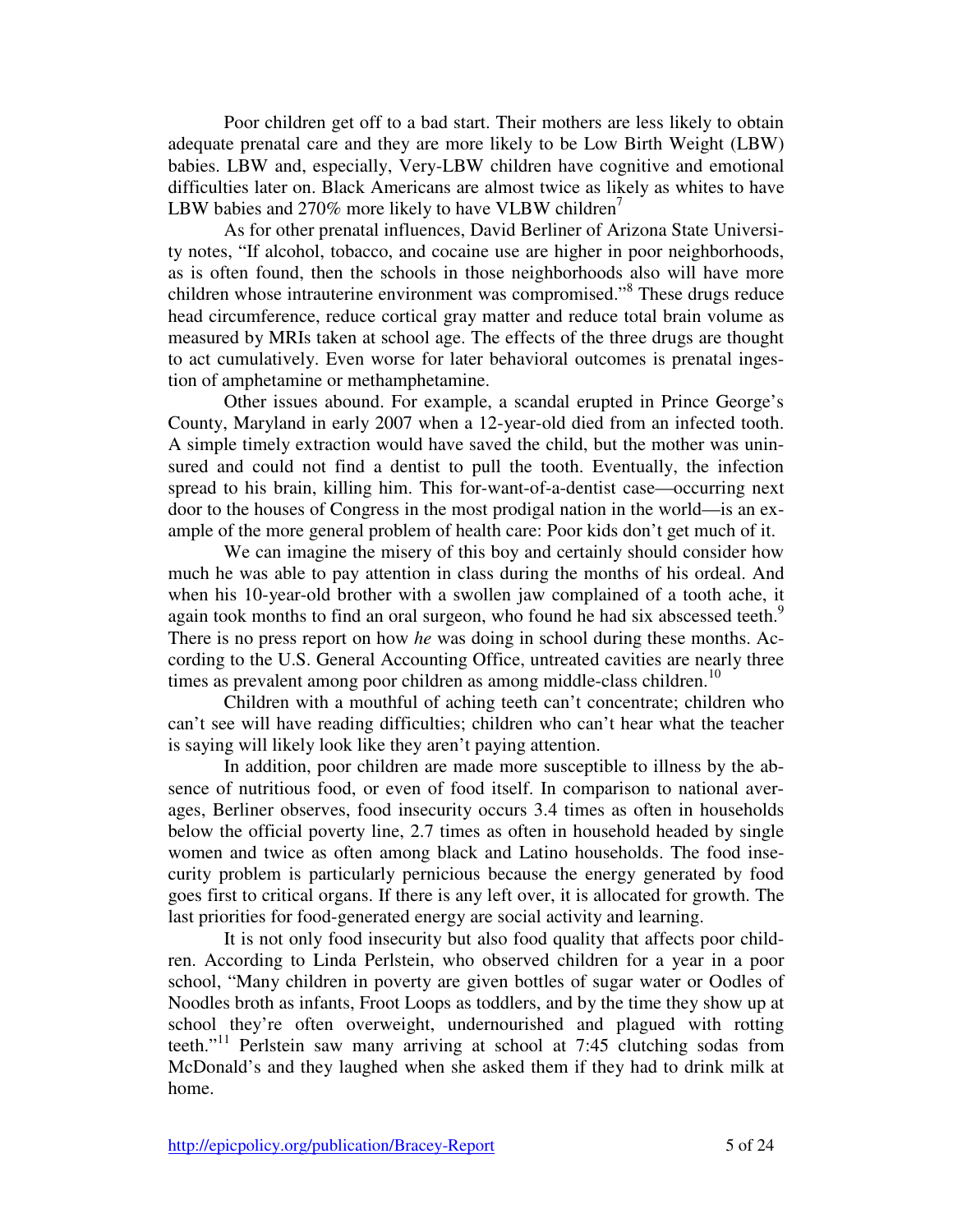Poor children are also more likely to ingest quantities of pollutants. Coalfired power plants and municipal waste incinerators are the two major sources of mercury in this country, and both are much more likely to be found in or near poor neighborhoods. Mercury is known to produce brain and nerve damage in fetuses and young children.

A more common contaminant is lead. The most thorough examination of lead has been conducted by Michael Martin of the Arizona School Boards Association, whose 2002 monograph is titled "A Strange Ignorance."<sup>12</sup> The ignorance is strange, says Martin, because there is so much evidence about the ill effects of lead poisoning uncovered by pediatricians, doctors, anthropologists, criminologists and many other professions.

Yet politicians and educators ignore the evidence and continue to march under the misbegotten banner that "all children can learn." Martin presents mountains of evidence linking lead poisoning to an inability to learn, to attention deficit disorders, to violence and to drug use. He also reports that the cover story of the July 15, 1991, issue of *Newsweek* was about the many pernicious effects of lead poisoning in children. And still such poisoning continues. As in many areas, policy decisions have favored industry and economic concerns over children's health.

Discussing family relations and stress, Berliner observes that "Children from families that suffer from violence, from whatever income group and race, often display social and emotional problems that manifest themselves in the schools they attend. Too often these children show higher rates of aggressive behavior, depression, anxiety, decreased social competence and diminished academic performance. Children exposed to violence were found to suffer symptoms that resemble post-traumatic distress disorder."<sup>13</sup> Earlier he had described how these dysfunctional symptoms also have negative effects on the children's classroom peers. Violence is most often visited upon poor children.

Even summer poses a challenge to poor children. In a 2007 large longitudinal study, $^{14}$  sociologist Karl Alexander and colleagues found poor children progressing well during the school year (at least as indicated by standardized tests), but losing much of their gain over the summer. In contrast, middle class and affluent children did not show such "summer loss." That might be, Alexander reasoned, because middle class children spend their summers going to libraries, to science and art museums, and to fairs; they also often travel with their families. Even organized sports teach children about mathematics, rules, teamwork, planning, and so on. Likewise, a family game like Scrabble is about linguistics, psychology, mathematics, memory, competition, and doggedness. It's about mastering the rules.<sup>15</sup> In short, middle class children experience many growth opportunities not available to most poor children. Alexander felt such advantages accounted for the fact that middle class and affluent children do not display the summer loss so often noted in poor children.

I offer here only a sketch of the large array of physical, medical, social and psychological disadvantages that poor children encounter in their environments. I could have described more. Readers are referred to Berliner's monograph and to the "Poverty is Poison" chapter in *Education Hell: Rhetoric vs. Reality.*<sup>16</sup> These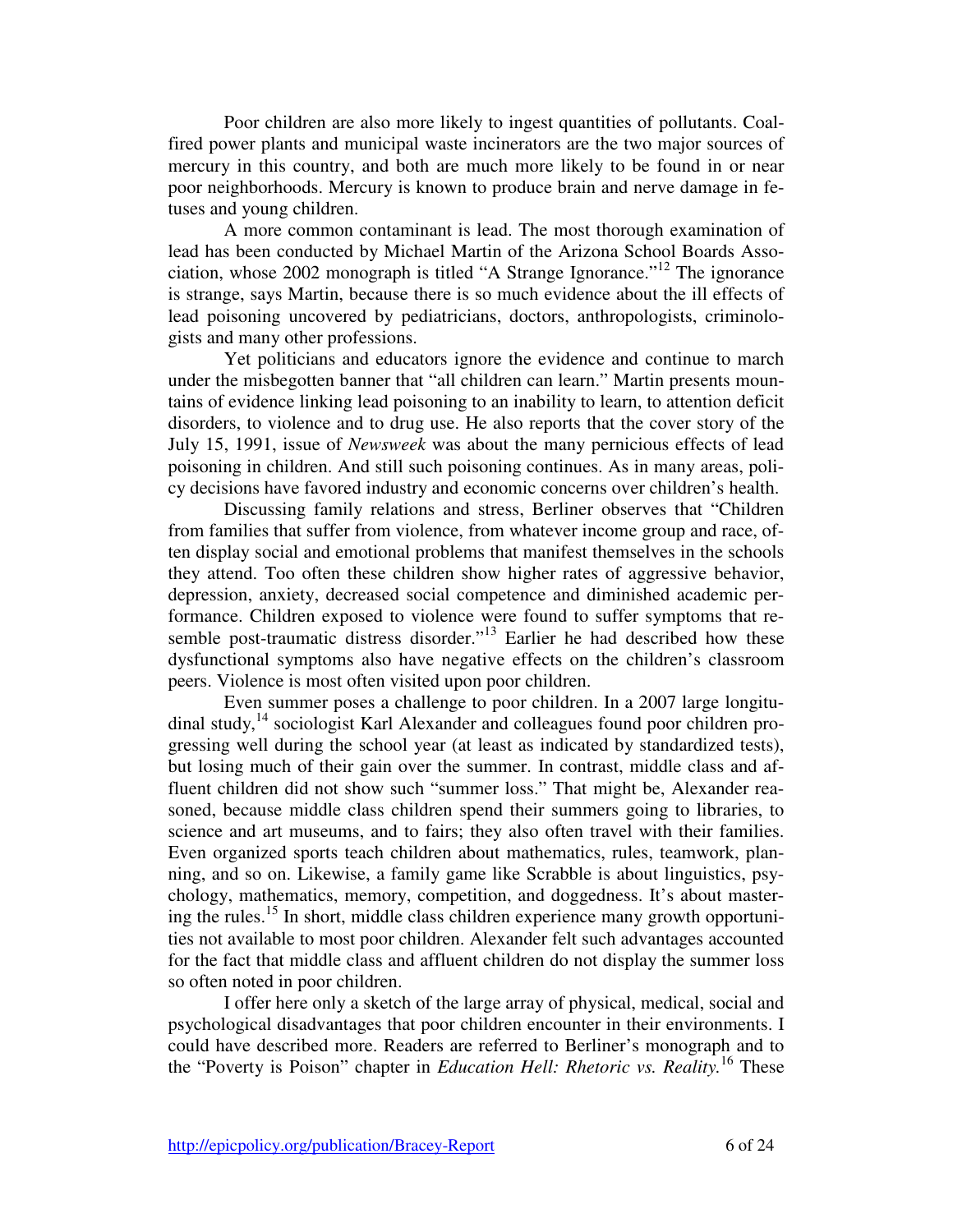disadvantages all operate to attenuate achievement in schools. The question is, can "high-quality" schools alone offset them?

### **How Promising Is This Reform?**

In relation to that question, the influential Brooks' piece mentioned above is worth a much closer look. Brooks touts what he calls the "Harlem Miracle," the fact that in 2008, the eighth-graders in Harlem Promise Academy outscored the New York City average for white students. As Brooks put it, "In math, Promise Academy eliminated the achievement gap between its black students and the city average for white students."<sup>17</sup> He points to this outcome as an example that highquality schools—or what he terms "no excuses" schools—can alone transform student outcomes. This argument, however, is based on a single statistic in a single study by Harvard economists Will Dobbie and Roland Fryer titled "Are High-Quality Schools Enough to Close the Achievement Gap?"<sup>18</sup>

A closer look at this highly publicized data point shows that it was true only for one year, one grade, and one subject. For other grades, the students remained substantially below white students, and for all three years of the comparison, the gaps between whites and blacks on the English-Language Arts tests were quite large. In addition, Columbia University sociologist Aaron Pallas has observed that these students also took the Iowa Tests of Basic Skills, where they scored only at the 33<sup>rd</sup> percentile despite their strong performance on state tests. "Scoring at the 33rd percentile," deadpanned Pallas, "is not a great success story." Pallas titled his blog on the topic "Just how gullible is David Brooks?"<sup>19</sup>

Even Dobbie and Fryer, whose 2009 work underpins the Brooks piece, describe the Promise Academy schools in terms that make them seem unique, atypical of images conjured by the phrase "high-quality school." First, they estimate that Promise Academy students who are below grade-level spend twice as much time in class as the typical New York City public school student, while those at or above grade-level spend 50% more. Dobbie and Fryer further note: "The schools provide free medical, dental and mental-health services (students screened upon entry and receive regular check-ups), high-quality-nutritious cafeteria meals, support for parents in the form of food baskets, meals, bus fare and so forth…the school also makes a concerted effort to change the culture of achievement, surrounding students with the importance of hard work in achieving success."<sup>20</sup> Such attention to student health and other non-academic interventions is neither cited by Brooks as possible contributing factors nor typical in the high expectations/high standards formula for "high-achieving" schools.

Brooks portrays Promise Academy as an exemplar, a clear demonstration that schools alone can reduce the pernicious effects of impoverished neighborhoods described by pediatricians, Berliner, Alexander, Martin, the Broader Bolder Approach coalition, and others. However, Promise Academy schools are instead schools that consciously target the effects of "economic inequality" that Brooks dismisses. And even as Promise Academy invests resources into such things as medical care and nutritious meals, the test scores aren't yet what Brooks appears to think they are. For "high-quality schools" to be a promising reform, even nar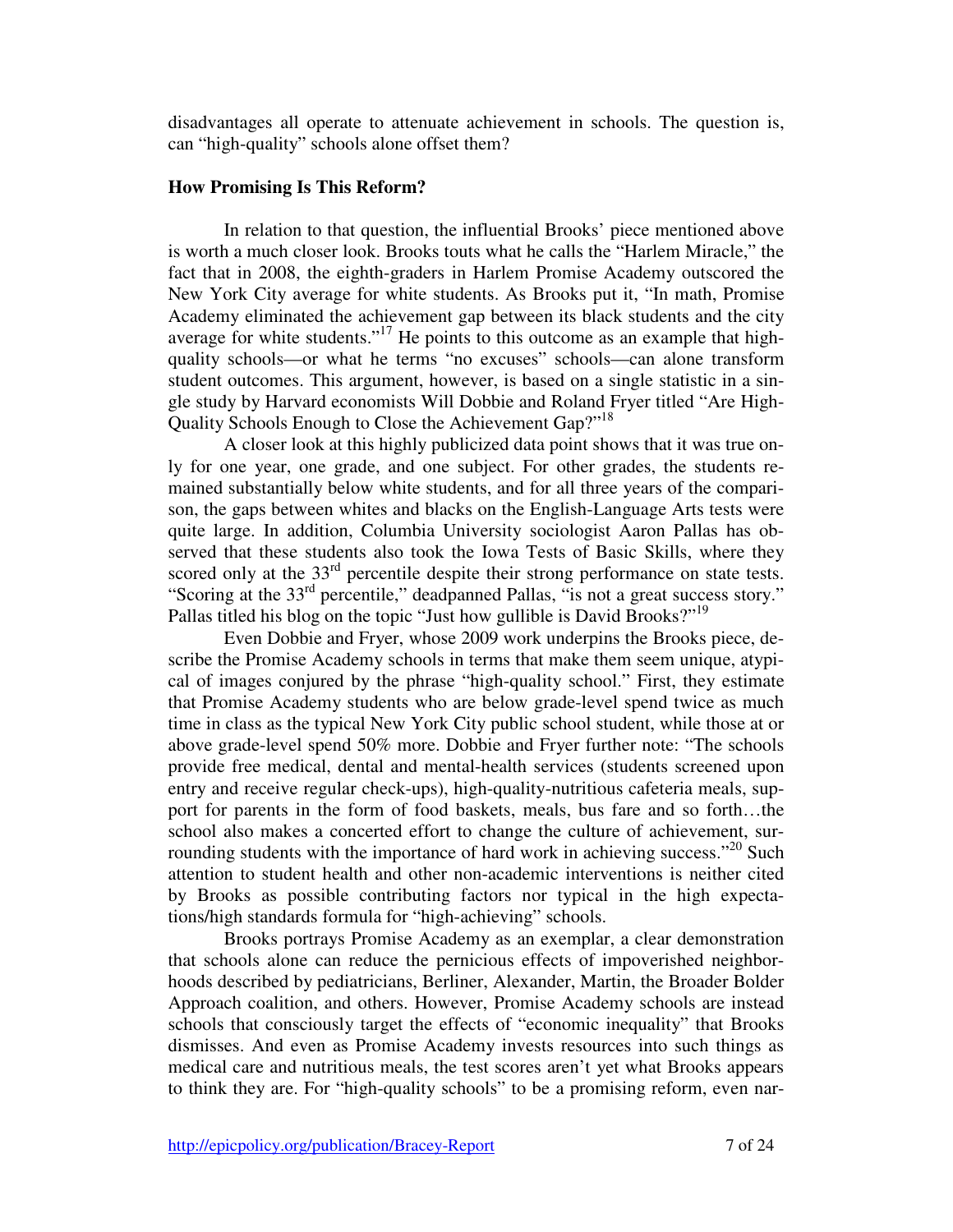rowly defined by test scores, conditions outside the schoolroom must be recognized and addressed. The Harlem Promise Academy actually emerges not as an example of what single-minded focus on test scores can accomplish, but as a poster child for the Broader Bolder Approach to Education coalition, which argues that school improvement *must* be accompanied by attention to social inequalities.

Of course, there are ways of defining "high-quality schools" independent of test scores. The University of Seattle's David Marshak has<sup>21</sup> wondered why President Obama is not trying to reform schools to make all schools more like Sidwell Friends School, which the President's daughters attend. Many would find Sidwell's approach "high-quality," but test scores are not mentioned in its statements of philosophy or expectations. Sidwell emphasizes "greeting the day with enthusiasm," "a search for truth," and "sensitivity to the human condition." The President has not answered Marshak. He should.

### *Mayoral Control of Public Schools*

### **Why Choose This Issue?**

In 1897, Mark Twain wrote "In the first place God made idiots. That was for practice. Then He made school boards." A 2008 article in *The Atlantic* was titled, "First, Kill All the School Boards." Thus, the governance of public schools through local school boards has long been controversial and continues to be.

In the post-World War I decades, Progressives attempted to improve school boards as representatives of their communities by making the elections non-partisan and scheduling them separately from regular political elections. Some now criticize this approach as making the elections safe for union-backed candidates: few people vote in off-season elections, allowing unions to win by mobilizing only the few people needed to support particular candidates.

Currently, an increasingly popular alternative is to have mayors run the schools, at least in large urban systems. Advocates for mayoral control contend that these systems are too large and unwieldy to be effectively managed by boards whose composition changes, whose existence blurs lines of authority, and whose members are not truly accountable to anyone. Billionaire foundation head Eli Broad told a 2009 Manhattan gathering,<sup>22</sup> "We don't know anything about how to teach or reading curriculum or any of that. But what we do know about is management and governance." And that's why, he told the audience, "I'm a big believer in mayoral control."

The most visible systems under mayoral control are those in Chicago and New York. Chicago Mayor Richard Daley's schools CEO, Arne Duncan, is now Secretary of Education. In his new role, Duncan has been barnstorming the nation urging mayors to take control of schools. Disingenuously, at the 2009 convention of the National School Boards Association (NSBA), he downplayed his efforts, since mayoral control diminishes the power of boards or eliminates them altogether. He said only, "I've been challenging mayors to think about stepping up and doing more to help every child get a quality education." A week earlier, how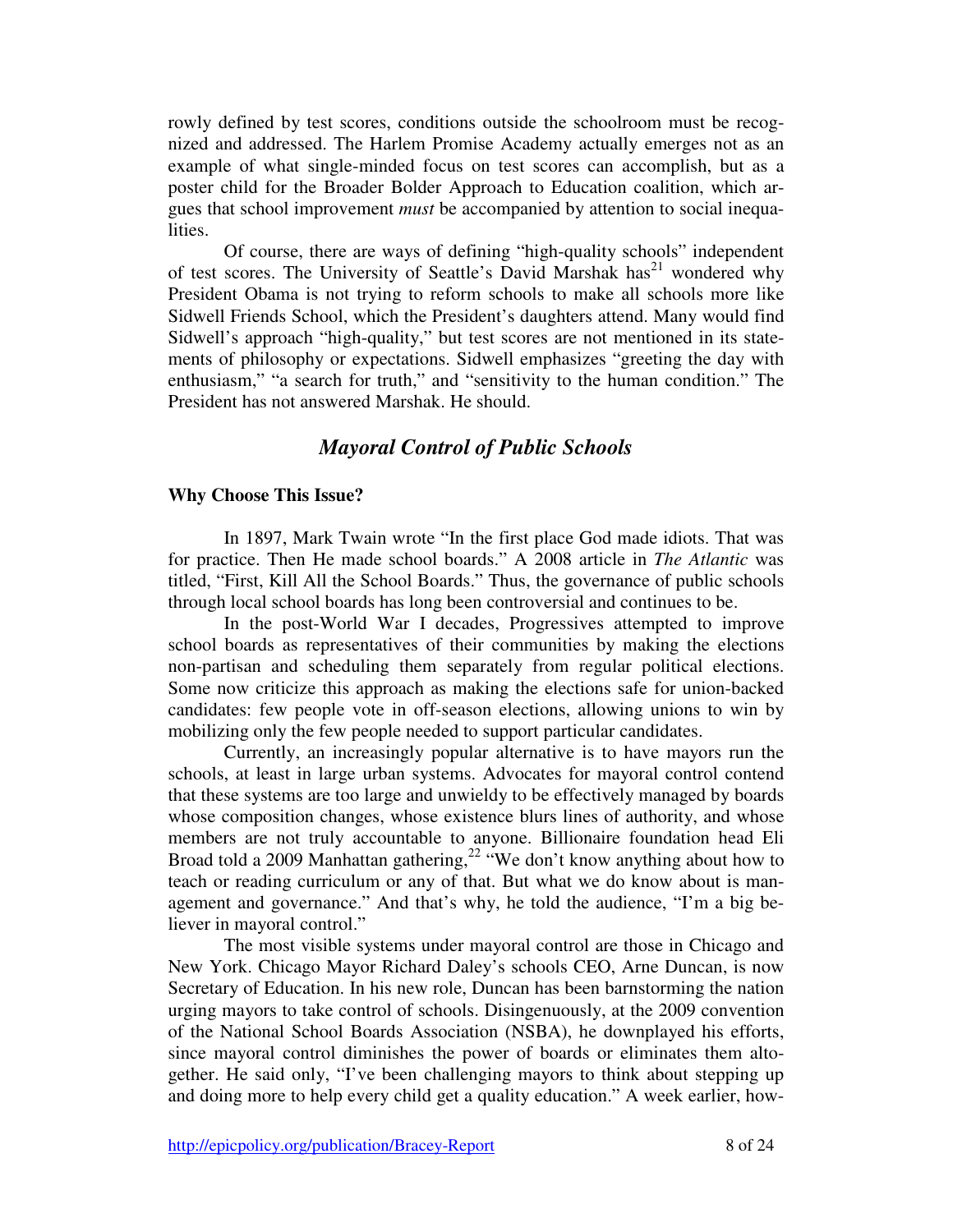ever, at the U. S. Conference of Mayors National Forum on Education, he said, "At the end of my tenure, if only seven mayors are in control, I think I will have failed." Seven is the number of city school districts currently run by mayors.

 Duncan argues that strong leadership and stability are needed for urban school success. It is true that urban school superintendents reporting to school boards turn over rapidly. At the NSBA conference, Duncan observed that San Diego (where the convention was held) has had five superintendents in five years. (In addition, the superintendent at that time has now left for Houston). At the Mayors' forum in Washington, DC, he pointed out that Baltimore had had seven different heads in 10 years. In contrast, the superintendent or chancellor or CEO or whatever the head of the schools is called, would, in the absence of a falling out with the mayor, presumably hold office as long as the mayor—at least four years, perhaps eight, and perhaps even longer in places without mayoral term limits. Thus, mayoral control of urban schools systems is likely to be a major policy issue as long as Duncan is Secretary of Education, Richard Daley is Mayor of Chicago, and Michael Bloomberg is Mayor of New York.

### **What Do We Know?**

Chicago's Daley has run the schools for 13 years, with Duncan as CEO for the last seven. Mayor Bloomberg and his Chancellor, Joel Klein, have had the reins of the New York schools for seven years, since 2002; recently, the New York legislature agreed to let Bloomberg run for a third term in 2009, and it authorized mayoral control of schools through at least 2015.

Is there evidence that over these seven-year periods the schools have improved? Test scores comprise the most readily accessible, if limited, evidence. Scores on New York's two state tests suggest there has been improvement, but results from the National Assessment of Educational Progress (NAEP) suggest just the opposite. There are reasons to believe the state test results do not report accurate outcomes.

Duncan's principal *modus operandi* has been the "turn around." As he explained his strategy to the National Press Club on May 29, "[What] we did in Chicago was we moved the adults out. We kept the children, and brought in new teams of adults—same children, same families, same socioeconomic challenges, same neighborhoods, same buildings, different set of expectations, different set of beliefs. And what we saw was dramatic changes."<sup>23</sup>

Very little of this statement is true. Yes, the adults were removed, including custodial, security, clerical and cafeteria staffs. But the children did not remain the same. For example, one school Duncan has held up as a model is the Sherman School of Excellence, an elementary school. But data indicate that during Duncan's strategizing, enrollment dropped, mobility increased, and the percentage of low-income students at Sherman declined substantially. Not surprisingly, with the influx of more affluent students, the percentage of students who met or exceeded standards on the state test rose—from  $30.5\%$  to  $40.3\%$  in reading, over two years. Especially in light of the changing population, these modest results hardly seem to justify this reform as a "national model." Oddly, in fact, the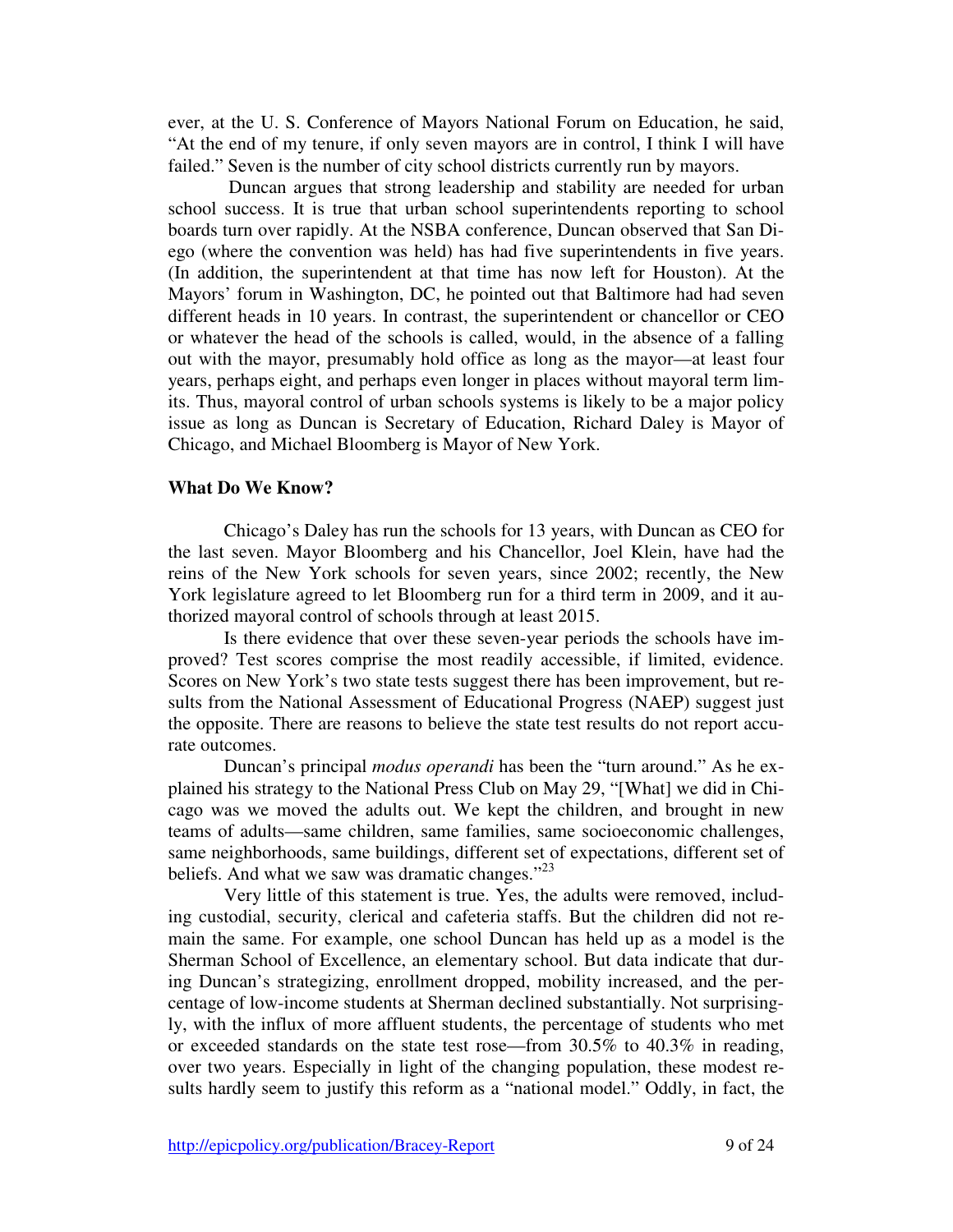current percentage of Sherman students who meet or exceed standards is smaller than at some other schools currently slated for similar "turnaround." Moreover, on the state science test, Sherman scores actually fell after the reform.

Another major Daley/Duncan effort is called Renaissance 2010. At a Commercial Club of Chicago event in 2004, Mayor Daley introduced Renaissance 2010 as a plan to close 60 schools and open 100 new ones which would be small schools, charter schools, or contract schools. According to an article in Rethinking Schools,<sup>24</sup> "Renaissance 2010 has been traumatic, largely ineffective, and destabilizing" to the communities affected. When children leave their neighborhoods, as they do under this new organization, they sometimes have to cross gang boundaries to attend their new schools, resulting in spikes in violence.

And when a school goes through turnaround, it loses the social fabric an experienced and professional staff provides. As the nation witnessed the horrific stomping/beating death of a Christian Fenger High School student on YouTube, they saw a "turnaround" become the deadliest school reform of all. Writing in the *Chicago Sun-Times*, high school teacher Deborah Lynch pointed out<sup>25</sup> that "reform" at Fenger meant "dumping all the staff, even the engineers," thereby removing human capital from the school:

We have relationships with kids who may not even have another adult in their homes, or their lives. It's called human capital. We know brothers and sisters. . . We ask them how their sick mother is or how their job search is going. . . . We give them bus money when they have forgotten theirs. We share our lunches with those who missed breakfast. We kid them, we laugh with them, we exhort them to do better, to get to school on time, to work hard. . . . Oh yes, and we teach them. Yet you have to have a relationship with these kids in order to teach them.

The school website indicates that along with extensive building renovations, "a highly talented faculty and staff were hired," which means that when Derrion Albert was killed, no one in this turnaround school had known the kids for more than three weeks.

The results of Renaissance 2010 have not sat well with the very organization to which Mayor Daley announced it, the Commercial Club of Chicago, a powerful 132-year-old corporate institution. In a June, 2009 report,  $^{26}$  the Civic Committee of the Commercial Club claimed that the gains are largely the result of lowered standards:

[M]ost of the improvement in Chicago's elementary school scores over the past decade appears not to be due to real improvement in student performance. It appears to be due to changes in the tests, most notably those made in 2006 when a new testing company was brought in and a new State test was implemented, with new formats and test substance, and lower cut scores (most notably in  $8<sup>th</sup>$ ) grade math) along with new testing procedures.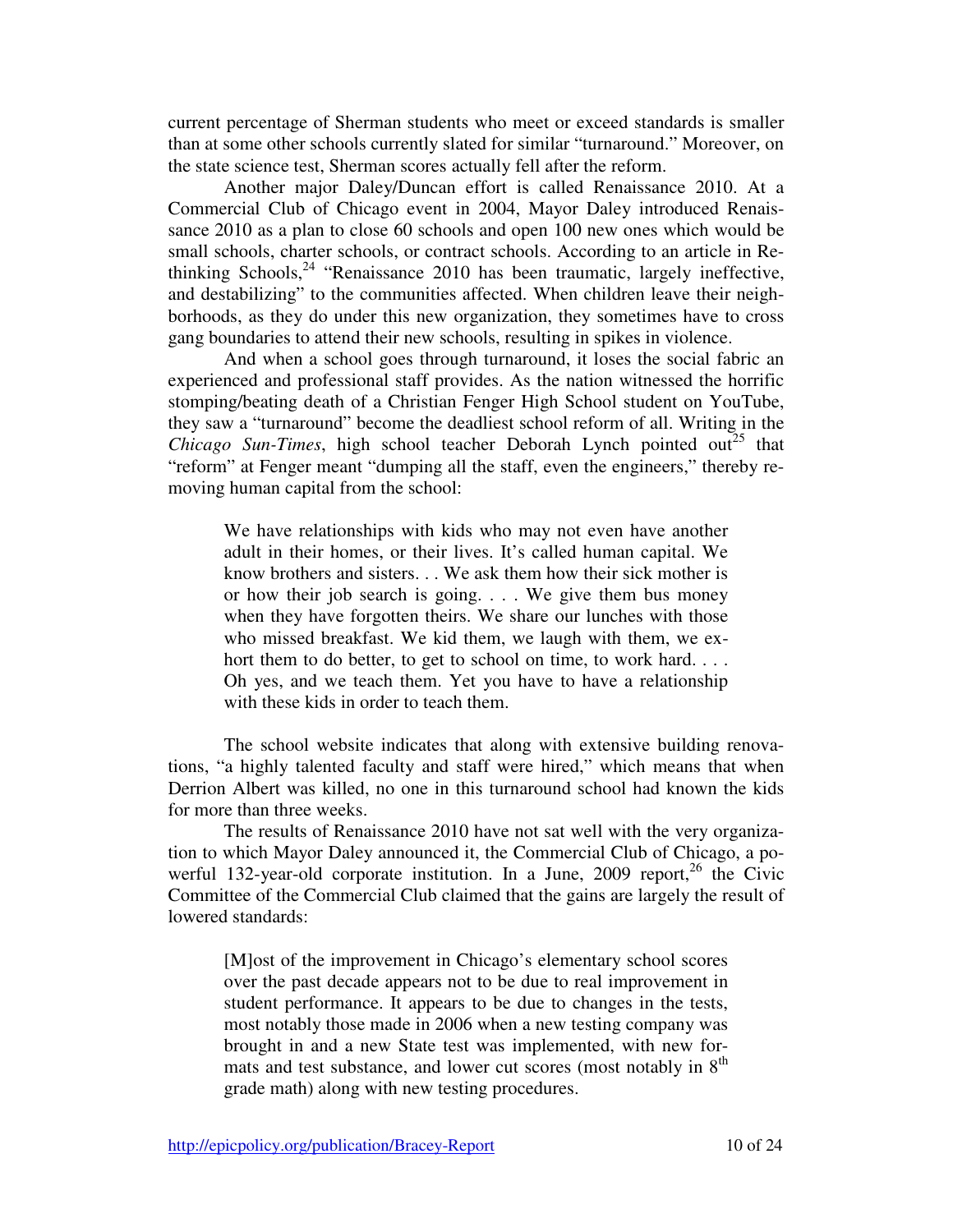On July 11, 2006, Mayor Daley pointed to the surging test scores and said "With these results, it's clear we are on our way to becoming the best urban school district in the nation."<sup>27</sup> This prompted the editorial writers at the *Chicago Tribune*, to declare<sup>28</sup> that "They must be teaching some new kind of fuzzy math at Chicago Public Schools" and to point out that the state board had lowered the passing score for eighth-grade math from the  $67<sup>th</sup>$  percentile to the  $38<sup>th</sup>$ .

The National Assessment of Educational Progress (NAEP), less subject to "test prep" or other manipulations, has conducted "trial" assessments in 11 large urban districts, Chicago among them. The results<sup>29</sup> do not bear out the mayor's joyous pronouncement. In 2003, Chicago eighth-grade math scores for white students showed 25% of them at or above the proficient level, a percentage that rose only to 35% in 2007. Moreover, Chicago's schools are not predominantly white, but overwhelmingly black and Latino. As a Harvard Civil Rights Project report indicated, $30$  Chicago's public schools are "only a few percentage points from an experience of total apartheid for black students."

The vaunted improvements in test scores do not appear for Chicago's black and Latino students. In 2003, only 4% of black eighth-graders were proficient or better in math; that figure rose to only  $6\%$  in 2007. Of the remaining nine cities in the NAEP trials, only Cleveland and the District of Columbia, both under mayoral control, showed less growth for black eighth-graders. For Latino eighthgraders in Chicago, the 8% proficient or better in math in 2003 rose to 12% in 2007. Among the other nine cities studied, only Charlotte and New York showed less growth. Moreover, gaps in achievement between black and white students and between Latino and white students were large (25% of white eighth-graders scored at or above proficient, with 4% of black and 8% of Latino eighth-graders at those levels), and they grew between 2003 and 2007 for grades 4 and 8.

Another potential indicator of success or failure, teacher stability in schools, shows no indication of success, either. Teacher stability has decreased, especially in low-income schools and predominantly black schools. Black, white and Latino teachers have all been moving out of those schools at increasing rates.

To some, Chicago's Renaissance looks more like a return to the Dark Ages. What about New York?

New York's Chancellor, Joel Klein, also arrived in 2002; Mayor Bloomberg's supervision of the schools could extend to 2015. Before a recent New York Senate vote, the Assembly had passed a bill extending the mayor's control from 2009 to 2015, but the Senate proved more troublesome. In spite of Bloomberg's earlier warning that if his reign weren't extended he thought "there'd be riots in the streets,"<sup>31</sup> the Senate, deadlocked and in a state of utter chaos, refused to reauthorize mayoral control before a recess. Bloomberg said he would ask the governor to call for a special session; on a radio show, he called for the State Police to "drag" senators to the Capitol for a vote. In response, a Harlem senator accused the mayor of "treating us like we're some people on his plantation." Despite this uproar, when the Senate reconvened, it voted 47-8 to extend mayoral control through 2015.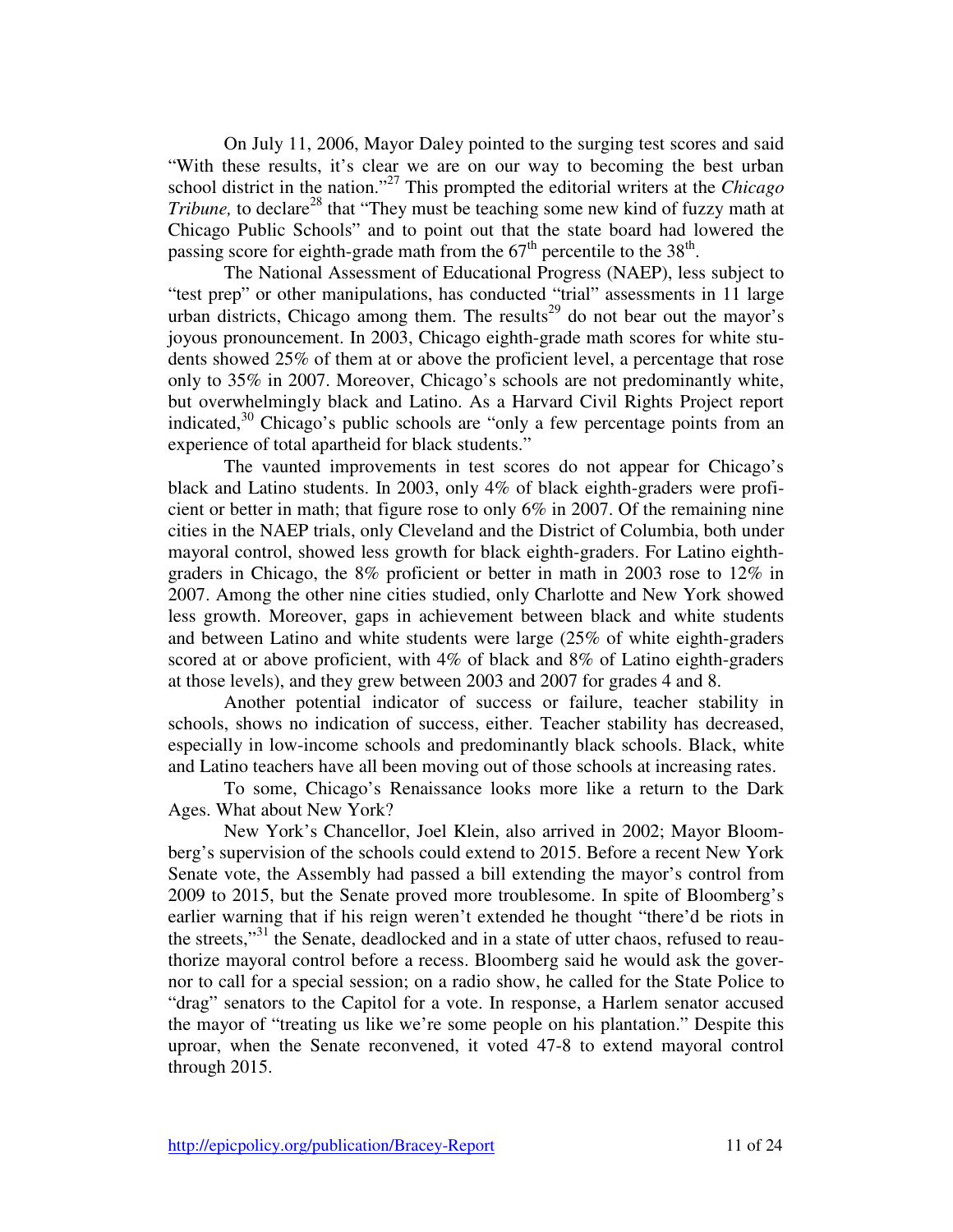As in Chicago, improvements in New York state test scores were trumpeted to indicate that "[M]ayoral control had produced revolutionary improvements" and "Our reforms are working. Our schools are heading in the right direction."  $32 \text{ In } 2009$ ,  $82 \%$  of students in grades 3 through 8 passed the mathematics test, compared to 74% the previous year and 57% three years earlier.

However, according to the *New York Daily News,* these gains were illusory. Columbia University sociologist Jennifer Jennings found that "Only a fraction of the simple arithmetic, algebra and statistics that kids should learn every year has been tested…Nearly identical questions have even appeared each year…Only 54.7% of the specific math skills that the state requires seventhgraders to learn were ever tested in the four years the exam has been given.<sup>33</sup> Jennings found that, over time, the tests increasingly focused on skills that should have been learned in the previous grade. The *New York Times* reported<sup>34</sup> that the passing scores on the state tests had been lowered statewide and that attaining a minimal passing score for New York City could be obtained by random guessing.

Jennings and Aaron Pallas, also at Columbia, found Bloomberg's claim that the ethnic achievement gaps are closing to be false.<sup>35</sup> "[W]e have demonstrated that racial achievement gaps in New York City have remained stubbornly persistent between 2003 and 2008. Contrary to the frequent claims of Mayor Bloomberg and Chancellor Klein that they have substantially reduced the achievement gap, we show that these gaps are largely unchanged or, in many cases, growing."

NAEP results from New York also tell a story similar to that in Chicago. For fourth-grade reading, from 2003 to 2007, the percentage of white students proficient or above went from 35% to 45%; for black students, from 9% to  $15\%$ ; for Latinos, from 15% to 16%; and for Asians, from 39% to 43%. At the eighthgrade level in reading, the percentage of whites proficient or above went from 42% to 41%; for blacks, from 13% to 11%; for Latinos, from 17% to 13%; and for Asians, from 35% to 37%. Thus, none of the groups showed evidence of substantial growth, with the possible exception of white fourth-graders. Particularly at the eighth-grade level, some showed decline.

In mathematics, at the fourth-grade level the percentage proficient or better did rise for all ethnic groups, but these increases were paralleled in the nation as a whole and by the other cities participating in the NAEP urban trials. At the eighth-grade level, stagnation is evident for all groups except Asians. In 2003, 38% of Asians scored proficient or better, while in 2007, 53% did.

To what Bloomberg efforts can such dismal results be attributed? The mayor took control of the schools in June 2002 and named Joel Klein, a lawyer, as Chancellor at the end of July. Reading the 171 pages of *The Schools Under*  Bloomberg and Klein,<sup>36</sup> one senses that the schools have become the mayor's private fiefdom and that his focus has centered ever more on reading and math. Money was cut from an arts program even as the central administration grew from 1,729 in 2002 to 2,442 in 2007. The city comptroller  $37$  called Klein's money manipulations a "shell game" and observed that a net of 2,000 teachers had disappeared from classrooms.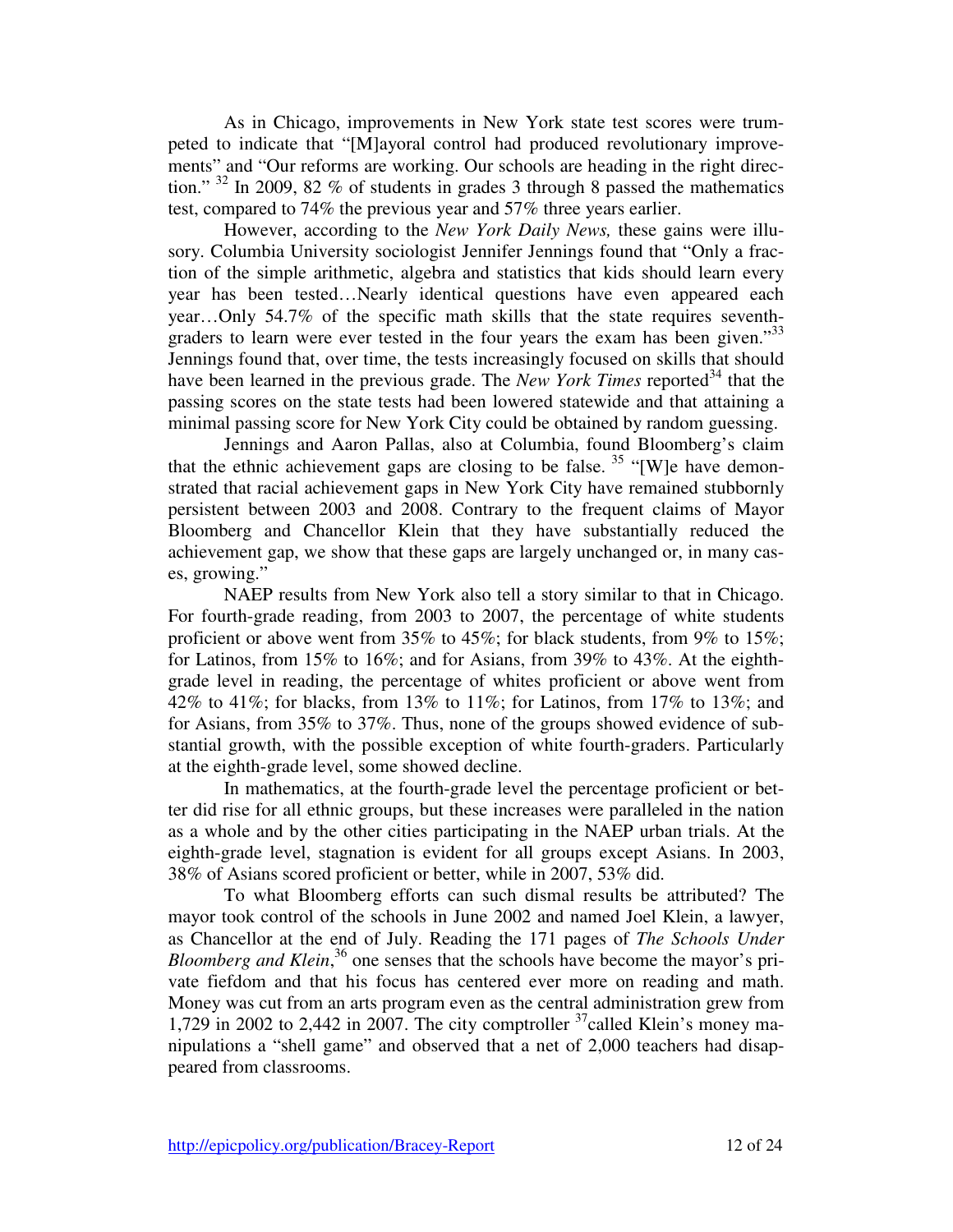When Bloomberg took over, the board of education was replaced with the Panel for Educational Policy, an attempt to establish a "balance of authority" between Bloomberg and the rest of the system. However, it quickly became known as the Panel of Educational Puppets. The panelists, "an investment banker, a lingerie store owner and an expert on electromagnetics among them—rarely engage in discussions with those who rise to address them. They do not debate the educational issues of the day, but spend most sessions applauding packaged presentations by staff. Some have barely uttered a public word during their tenures." <sup>38</sup>

And, if they do utter any words, they'd better be in support of the mayor's programs. The original panel opposed the mayor's plan to retain third-graders who did not pass the two state tests. As time drew near for a vote on the policy, Bloomberg fired two panel members and replaced them with two people who owed their jobs to him. A Bloomberg ally, the Staten Island Borough President, replaced his panel member hours before the vote. "Never again did any of the mayoral appointees to the Panel challenge his position on an issue. This incident is remembered as the 'The Monday Night Massacre,' and it heralded the mayor's conclusive suppression of the Panel's legislative powers."<sup>39</sup> Bloomberg was unapologetic. "Mayoral control means mayoral control, thank you very much. They are my representatives, and they are going to vote for things I believe in."  $40$ 

Mayoral control, Bloomberg style, also means control of information. Sullivan reports that during his tenure on the panel, before a Monday vote on whether to extend grade retention to fifth grade, he repeatedly asked for results of a RAND study that had been commissioned two years prior. He received it, all 479 pages, on the Saturday before the vote. The rest of the Panel gained access at 8 p.m. Sunday.

Bloomberg has argued that under his watch graduation rates have improved. But the continued practice of "discharging" students out of schools calls that into question. According to the *New York Times*, <sup>41</sup> discharges "are the black hole of the system's record keeping. School administrators are required to explain each student's departure by assigning one of more than three dozen codes, indicating, for example, that the student moved out of the city, enrolled in a vocational program, got a full-time job, moved into a high school equivalency programs or was expelled after a long-term suspension." Most appear to end up in GED programs, but few appear to obtain that certificate. The *New York Times* reporters use the term introduced by Steve Orel, when he opened the World of Opportunity in Birmingham, Alabama, to rescue students "officially terminated" by the city school system: *Pushout*. 42

If discharge rates increase, so do graduation rates, because discharges are not counted as dropouts. No doubt not all discharges are dropouts, but Jennings and Haimson note if they were counted as such, the city's officially reported graduation rate of 62% in 2007 would fall to 46%. It would fall further to 44% if GED completers were not counted as graduates.

The graduation rate is also inflated to some extent—no one knows how much—by the technique of "credit recovery." Students who fail a course can get credit by activities—apparently with nothing like the rigor of attending class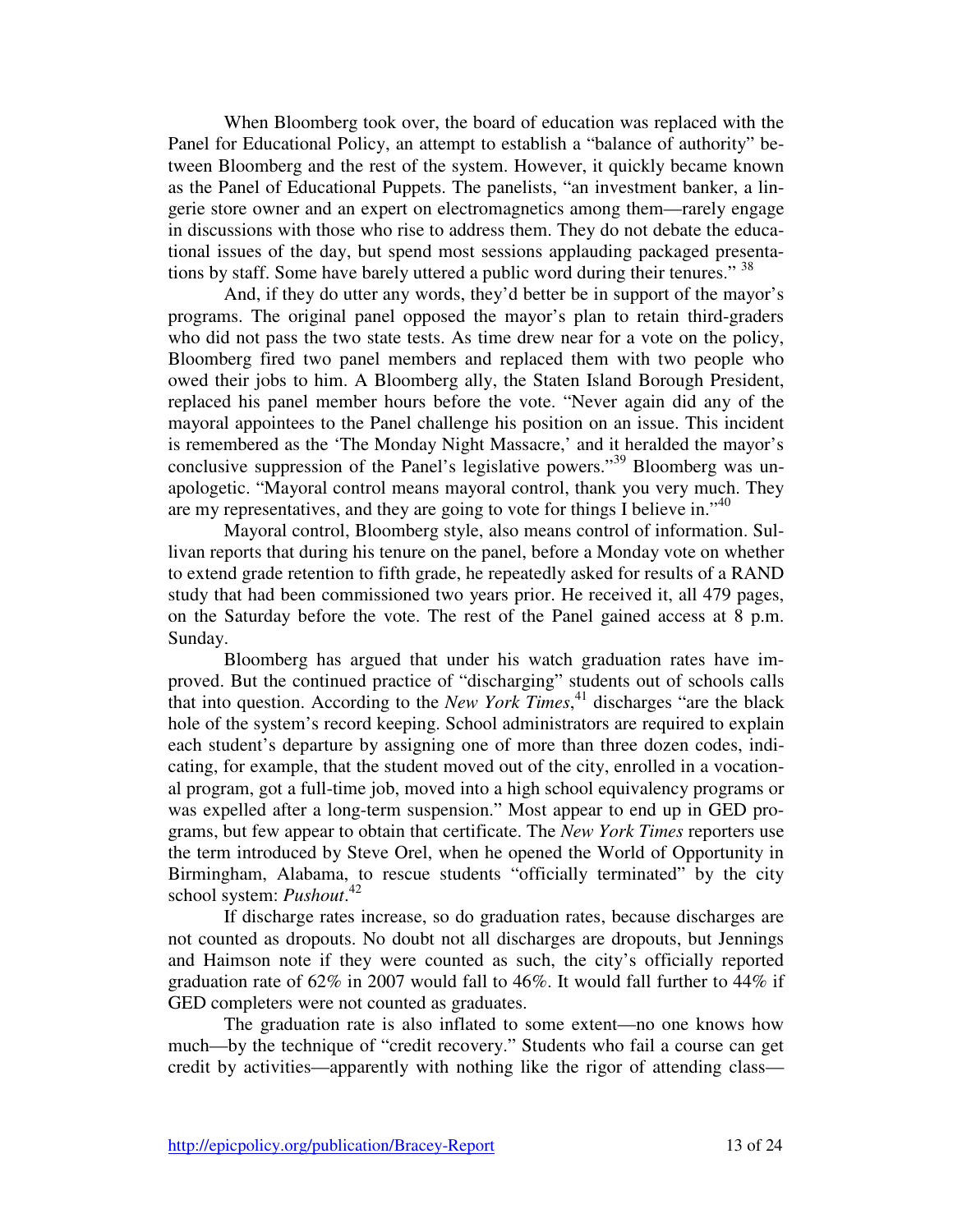other than retaking the course or going to summer school. Most often, they sit in front of a computer and complete electronic workbook assignments.

### **How Promising Is This Reform?**

A close look at the two most visible exemplars of mayoral control, Chicago and New York, yields results that counter the image created by those in control. "Reforms" that are supposed to help children do better are primarily used to make the adults who control the schools look good. Performance on tests that are subject to manipulation show improvement. Performance on tests that are free of manipulation show no improvement and no closing of ethnic achievement gaps.

In reading the literature about the mayoral systems, one repeatedly encounters words like *bully*, *authoritarian*, *autocratic*, *arbitrary*, *intrusive*, *despotic*, *dictatorial*, *disenfranchisement*, *rubber stamp*, *exclusion* (of parents) even "Brezhnev-era Soviet Union."<sup>43</sup> To be sure, these words appear in articles critical of the system, but the articles appearing in the New York media, especially the *New York Times,* appear to be highly skeptical of the information received from the Mayor, Chancellor and their public relations offices (even as the number of teachers declined, the New York City schools public relations office grew from three people in 2003 to 12 currently). According to Stanford University's Michael Kirst,<sup>44</sup> "These mayors fancy themselves as better-trained public administrators. They have the hubris, or the guts, to take this on." "Hubris" is a Greek word meaning overweening pride and in Greek literature, those who displayed hubris were eventually struck down by the gods. But so far, money fuels hubris. Now, Arne Duncan aides, abets—and requires—this version of reform with the lure of big government grants. In Diane Ravitch's words,<sup>45</sup> "Obama Gives Bush a 3rd Term in Education."

Kirst's comments lead to another concern about mayoral control: mayors don't last forever. The current crop of mayors running the schools *wanted* control. Their successors might not evince such motivation. At the moment, both cities are in the hands of people holding the position *l'etat c'est moi.* That is not a condition that will likely last forever, but the end definitely is not in sight.

Theoretically, of course, mayoral control need not look like those discussed here, but it is disturbing that the two most visible models appear to be simultaneously undemocratic and ineffectual. Benjamin Barber once referred to public schools as "workshops of our democracy." <sup>46</sup> It does not seem that they are furthering democratic goals in New York and Chicago—nor improving achievement.

# *High Standards*

### **Why Choose This Issue?**

*Excelsior!* has been the motto of many educational reformers in this nation for over a century. In 1892, when James Mayer Rice was working for Walter Hines Page, editor of a brainy and provocative magazine about social issues titled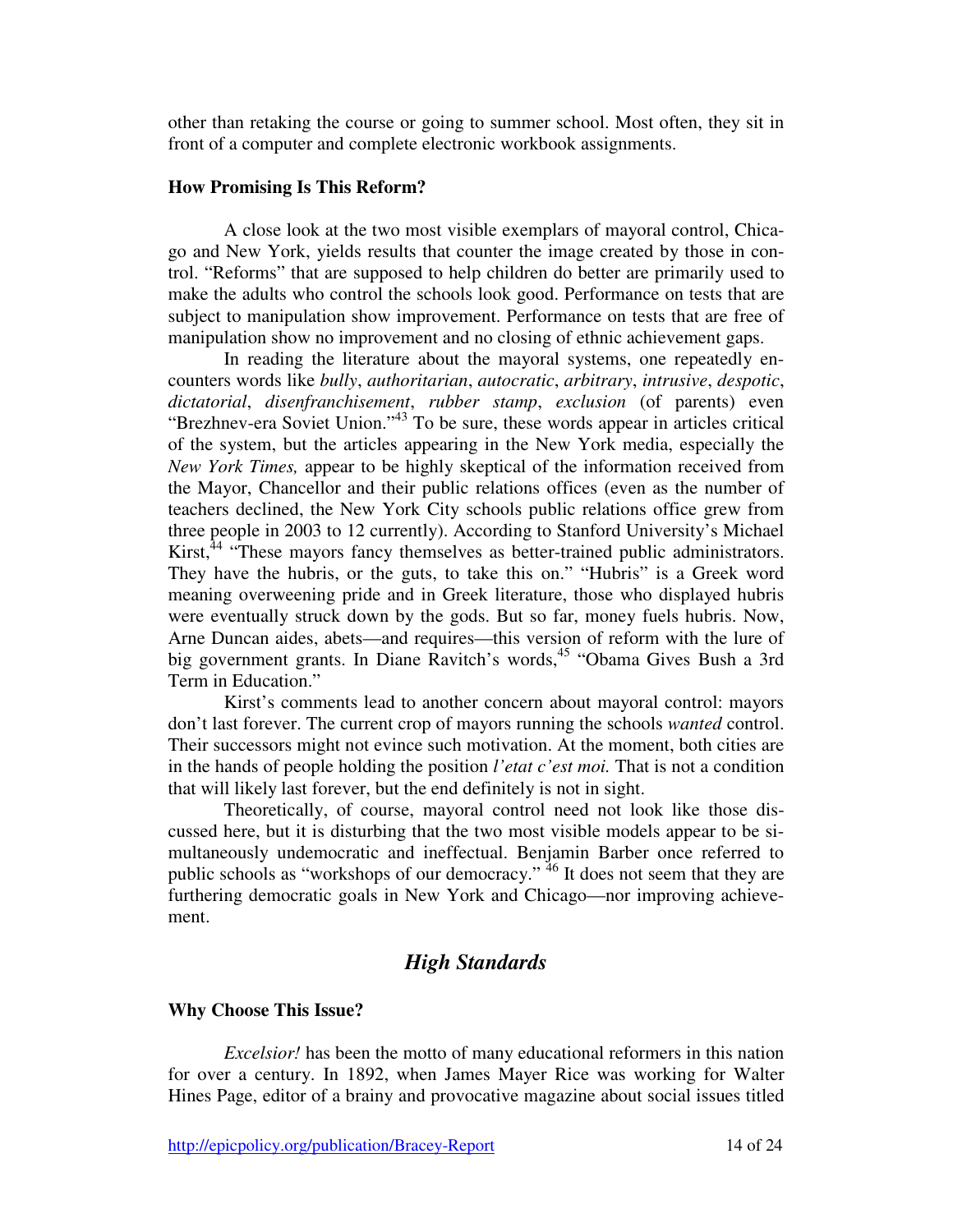*The Forum,* he visited schools in 36 cities and wrote a sizzling series of exposé articles for the magazine. According to historian Lawrence Cremin, Rice found similar terrible situations everywhere: "With alarming frequency, the story was the same: political hacks hiring untrained teachers who blindly led their charges in singsong drill, rote repetition, and meaningless verbiage<sup> $,47$ </sup>

The call for higher standards appeared in many reform documents in the first half of the 20th century, but became a public cry largely after the launch of Sputnik in 1957, and especially after "A Nation At Risk" in 1983. On March 24, 1958, the editors of *Life* magazine launched a five-part post-Sputnik series, "Crisis in Education," with this damning assessment: "Most appalling, the standards of education are shockingly low." <sup>48</sup> That same year, *U. S. News & World Report*  brought in Arthur Bestor,<sup>45</sup> author of *Educational Wastelands: The Retreat from Learning in Our Public Schools*, to explain how a technologically backward nation like Russia could beat us into space. Bestor put the blame on the low standards of the Life Adjustment Education programs. To blame the high schools of the late 1950's for failures of people who had graduated 20 or 30 years earlier was patently absurd, but it happened anyway.

(In fact, on September 20, 1956, over a year prior to Sputnik, the U. S. had a four-stage rocket in the air. After the first three stages had fired, the rocket was 862 miles in the air and traveling at 13,000 miles an hour. The fourth stage could have easily slipped a satellite into orbit—but the fourth stage was filled with sand. For political, military, and diplomatic reasons, the Eisenhower administration had decided not to orbit anything. Technology and the schools had nothing to do with it. Eisenhower was actually pleased when the Russians went first and was quite perplexed over why anyone would blame the schools.)

No matter the realities: the quest for high standards continued. The 1977 report<sup>50</sup> from a College Board panel examining the decline in SAT scores attributed most of the shift to changes in the composition of the test takers and to what it called a "decade of distraction.**"** However, it also pointed to a turn away from high standards. In a 1982 examination of NAEP results, Wirtz and Lapointe wrote,<sup>51</sup> "The strongly sensed deterioration in education seemed confirmation of the failures of both of these services (government and the professions). So it was decided not to rely this time on either of these agencies. Instead, the decision in one State and community after another was to move directly on the schools, not with funds but with "*standards.*" This report set the stage for another that appeared the following year. "A Nation at Risk,"<sup>52</sup> often called "the paper Sputnik," lamented "we tend to express our educational standards and expectations largely in terms of 'minimum requirements.'" Focus on excellence, said the report; raise standards.

The first "education summit" in 1989 produced national goals and jumpstarted a movement whereby the professional education subject-matter organizations would produce voluntary national standards in each field. What this movement revealed were wide fissures within educational disciplines about what should be taught and how. For example, when D.C. functionaries discovered what the Standards Project for the English Language Arts (SPELA), co-directed by the International Reading Association, the National Council of Teachers of English,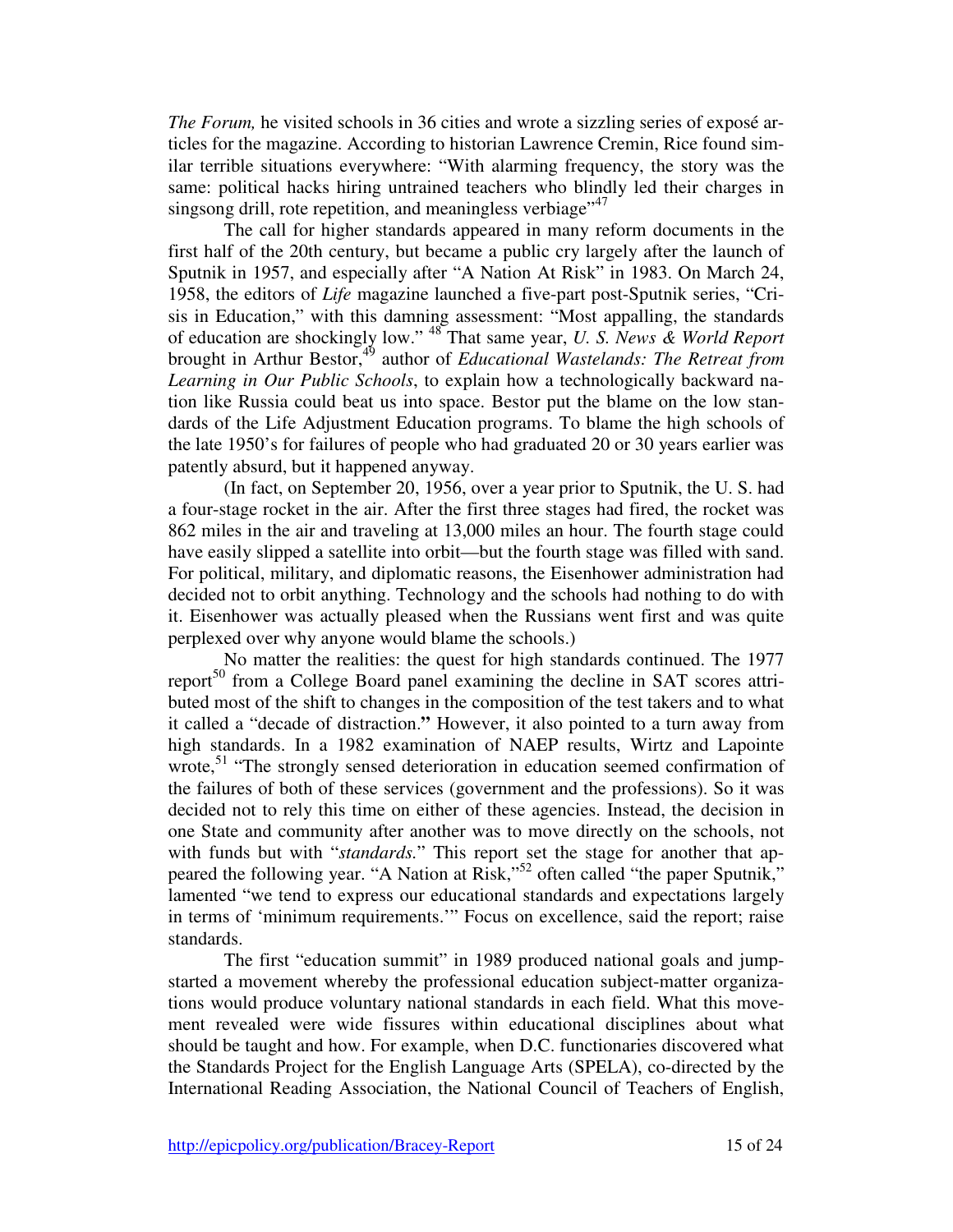and the Center for Reading at the University of Illinois, was producing as standards, they dropped funding for the project. On January 20, 1995, the Senate voted 99-1 on a resolution "To prevent the adoption of certain national history standards."<sup>53</sup> Part of the resolution declared "If the Department of Education, the National Endowment for the Humanities, or any other Federal agency provides funds for the development of the standards. . . the recipient of such funds should have a decent respect for the contributions of western civilization, and United States history, ideas, and institutions, to the increase of freedom and prosperity around the world."

Editorial writers in the *New York Times* disagreed,<sup>54</sup> declaring, "Reading the standards and support materials is exhilarating. Students will rejoice in learning from them; teachers will cherish using them." Bennett Johnston, the only Senator voting against the resolution, did so because he thought it didn't go far enough in condemning the standards.

Far from being an esoteric argument among academics, the core question was the breadth and depth of what should be taught to America's youth. There is no reason to believe that these splits have narrowed in the ensuing 20 years. Yet, the Obama administration is bypassing the public debate by essentially privatizing the writing of Common Core standards.

The idea that standards, in and of themselves, can effect major improvements in education has been repeated often over the years. In 1993, Robert Spillane, then the superintendent of Fairfax County (VA) public schools, talked of the lack of standards as education's "dirty little secret..."<sup>555</sup> Spillane complained that "the abilities of the frontline workforce in many competitor countries are substantially higher than they are in the United States"; he claimed that "these countries are educating everybody to higher levels than we are, and that one of the main differences between us and them is standards: They have them and we don't." This commonly made cause-and-effect argument is far from being an established truth.

As is evident from tracing such historical judgments, American educators have, from almost the outset, been *obsessed* with standards. Historian Lawrence Cremin captured this obsession well when he wrote, "Just about the time Adam first whispered to Eve that they were living through an age of transition, the Serpent doubtless issued the first complaint that academic standards were beginning to decline." $56$ 

And so it goes.

### **What Do We Know?**

On March 10, 2009, President Obama's speech to the United States Hispanic Chamber of Commerce contained a statement that neither members of the Chamber nor any but a very few people in the U. S. Department of Education understood: "Today's system of 50 different sets of benchmarks for academic success means fourth-grade readers in Mississippi are scoring nearly 70 points lower than students in Wyoming—and they're getting the same grade. Eight of our states are setting their standards so low that their students may end up on a par with roughly the bottom 40 percent of the world." Where did this gap in test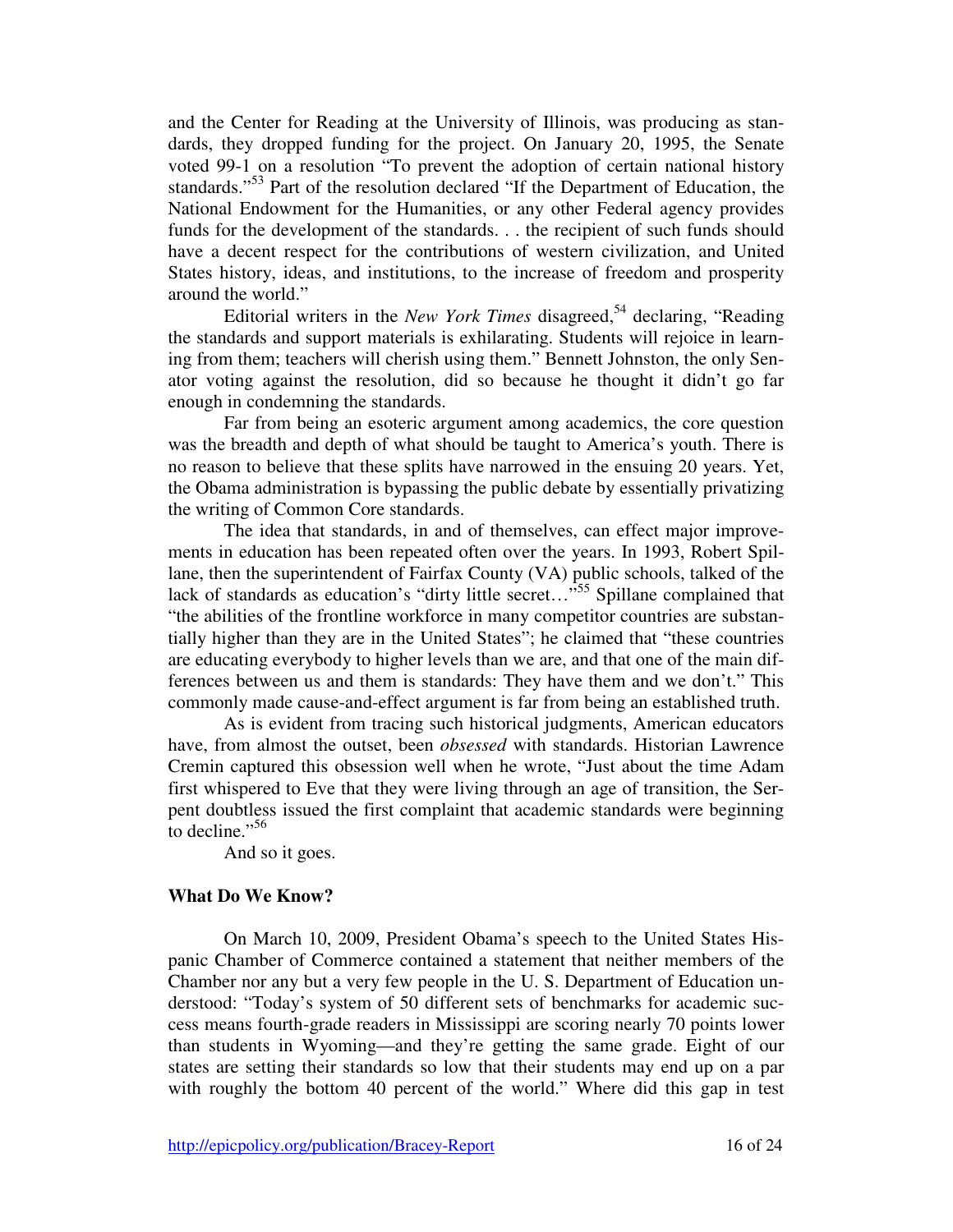scores appear, and from whom or what were the states getting "the same grade" for such disparate performance?

The President did not identify the source of his statistics, but because Wyoming and Mississippi only share one test in common, the National Assessment of Educational Progress (NAEP), the statistics could only have come from NAEP. However: a quick check of NAEP results showed that Wyoming's fourthgraders scored 223 while Mississippi's came in at 204. That's 19 points—a significant difference, but not the 70 points the president mentioned.

Eventually, I traced the President's information to an obscure 2007 National Center on Education Statistics report (NCES) on NAEP scores<sup>57</sup> which comes with the advice "these results should be used cautiously." One would have hoped that those feeding statistics to the President would have heeded this advice. I would not call a nationally reported speech cautious use.

This NCES monograph attempts to determine what level on the NAEP scores equates to the state test score that qualifies a student as "proficient." Mapping state-level proficient scores onto the resulting NAEP scale, the study finds that the equivalent NAEP score for "proficient" fourth-grade readers in Mississippi is, indeed, 70 NAEP scale points lower than the "proficient" rating for fourthgrade readers in Wyoming—the source of the President's claim that states with wildly varying performance get the same "grade" ("proficient").

As determined by such mapping, most states have a proficiency standard for fourth-grade reading that puts them in the "Below Basic" category for NAEP (although two do have a margin of error that extends into the Basic category). Only seven states have a proficiency standard that correlates even with the NAEP Basic category; none has a cutoff that aligns with NAEP's Proficient category.

Several observations about data from this study are worth noting. First, the most dramatic figures in terms of states falling Below Basic are those on fourthgrade reading results. At the eighth grade, most states' reading scores fall into the Basic range, as they do in mathematics for both grades  $4$  and  $8^{58}$  When all results are considered, it becomes evident that the President's handlers also gave him only the most dramatic Mississippi-Wyoming difference. For reading at the eighth grade, the difference is about 30 points.

Moreover, the accuracy of the equivalency scale NAEP developed is open to some question. Raw scores on the NAEP assessment itself don't align well with the equivalency scale.

All of this, to me, points to a conclusion that there is little reason to refer to the NAEP equivalents *except* to show that states vary great in the "rigor" of their standards. If some states with low standards score high and some states with high standards score low, where's the utility in calculating a NAEP equivalent for the states' standards? The paper itself observes that "There is, at best, a weak relationship between the NAEP score equivalents and the states' average scores on NAEP." One has to wonder why a statistic from this study found its way into the President's speech.

But despite the differences in state standards and the umbrage expressed by the President about these differences, there is no evidence presented that the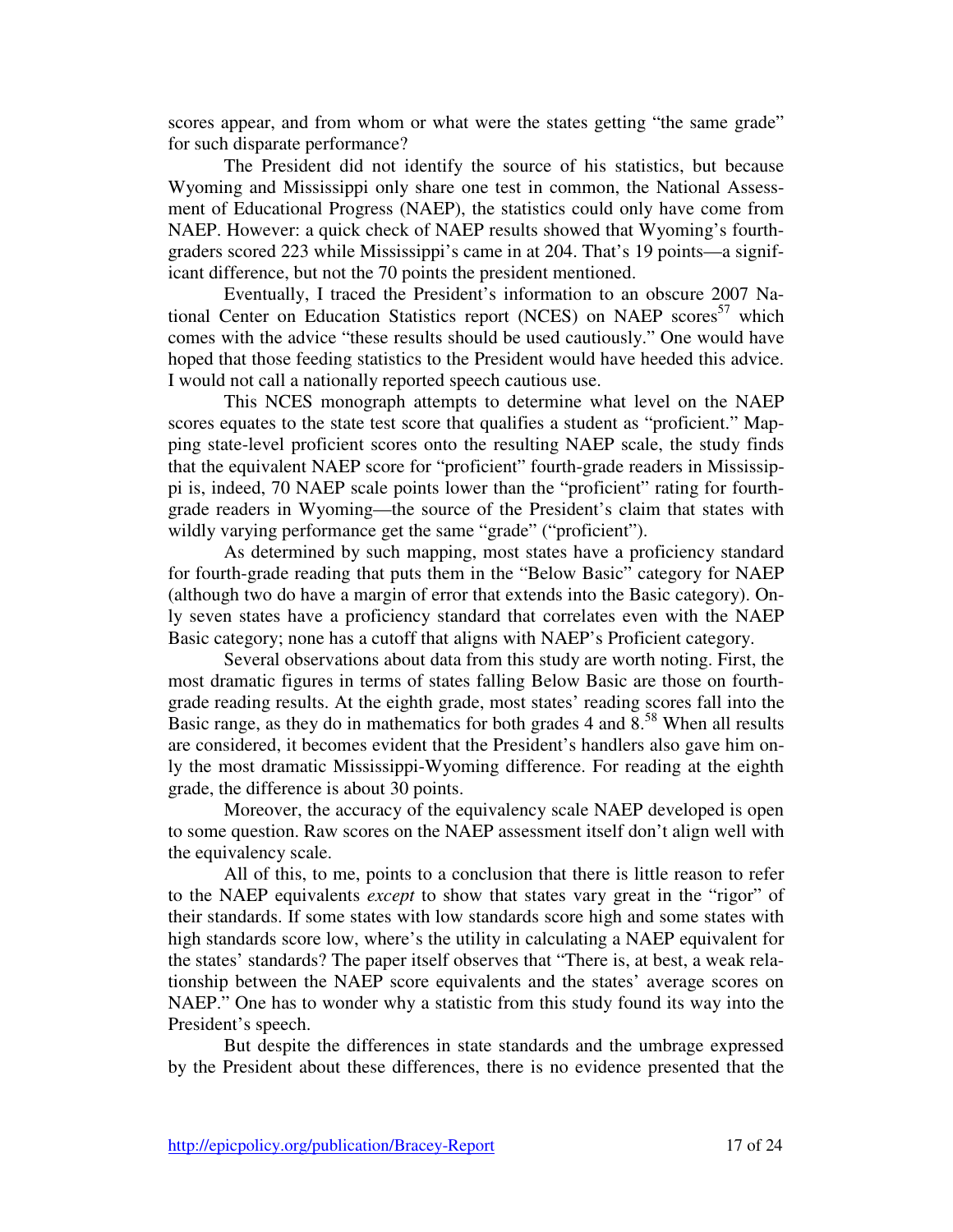simple act of raising standards or making them uniform across states will, in fact, cause increased student learning.

Other statistics used to argue for higher standards also lack persuasiveness when they are closely examined. Regarding international comparisons, the 1995 Trends in International Mathematics and Science Study (then called the Third International Mathematics and Science Study) indicates that a particular cluster of states were outscored by only six nations in mathematics and by only one in science. The cluster was included Iowa, Maine, Minnesota, Montana, Nebraska, North Dakota, and Wisconsin (confirming Daniel Patrick Moynihan's earlier observation that high test scores in the U. S. depended on proximity to Canada).

Despite their strong performance on this international measure, in its 2006 review of the "State of State Standards,"<sup>59</sup> the Thomas B. Fordham Foundation awarded these states' standards letter grades that ranged from D+ to F, except for Iowa — which had no standards. Deliberately assigning low grades is a way of influencing the policy decision to increase the level of the standards and their uniformity. Yet, again, no evidence is provided that simply raising standards improves learning.

Distinctions between content standards, performance standards, and opportunity to learn standards have also been blurred. For example, although the 2000 National Council of Teachers of Mathematics includes "process" standards such as "recognize reasoning and proof as fundamental aspects of mathematics,"<sup>60</sup> currently there has been little or no talk in the calls of moving standards beyond simple content. While the President did appear to be calling for uniform performance standards, without adequate attention to opportunity to learn standards, such uniformity would be iniquitous.

Despite repeated failures in the past and the lack of any relationship to date between standards and performance, the Council of Chief State School Officers, the National Governors Association, Achieve, Inc., ACT and The College Board all have undertaken to create a set of "voluntary" common core state standards in reading and math with other subjects to follow. Work on the K-12 segment of the standards program is expected to be complete in December 2009.

#### **How Promising Is This Reform?**

The President also said, "Of course, raising standards alone will not make much of a difference unless we provide teachers and principals with the information they need to make sure students are prepared to meet those standards." This information is, of course, student test scores. Finally, he said, we need to link these test scores to teacher performance to give more money to the "good" ones and dump the bad ones.

In other words, what we're doing in schools is fine, we just have to do it better. (The more suspicious among us also think that "doing it better" means turning it over to the corporate sector). The old factory model is OK; we just need to replace some of the old manufacturing machinery with more information technology. It is Taylorism for the information age.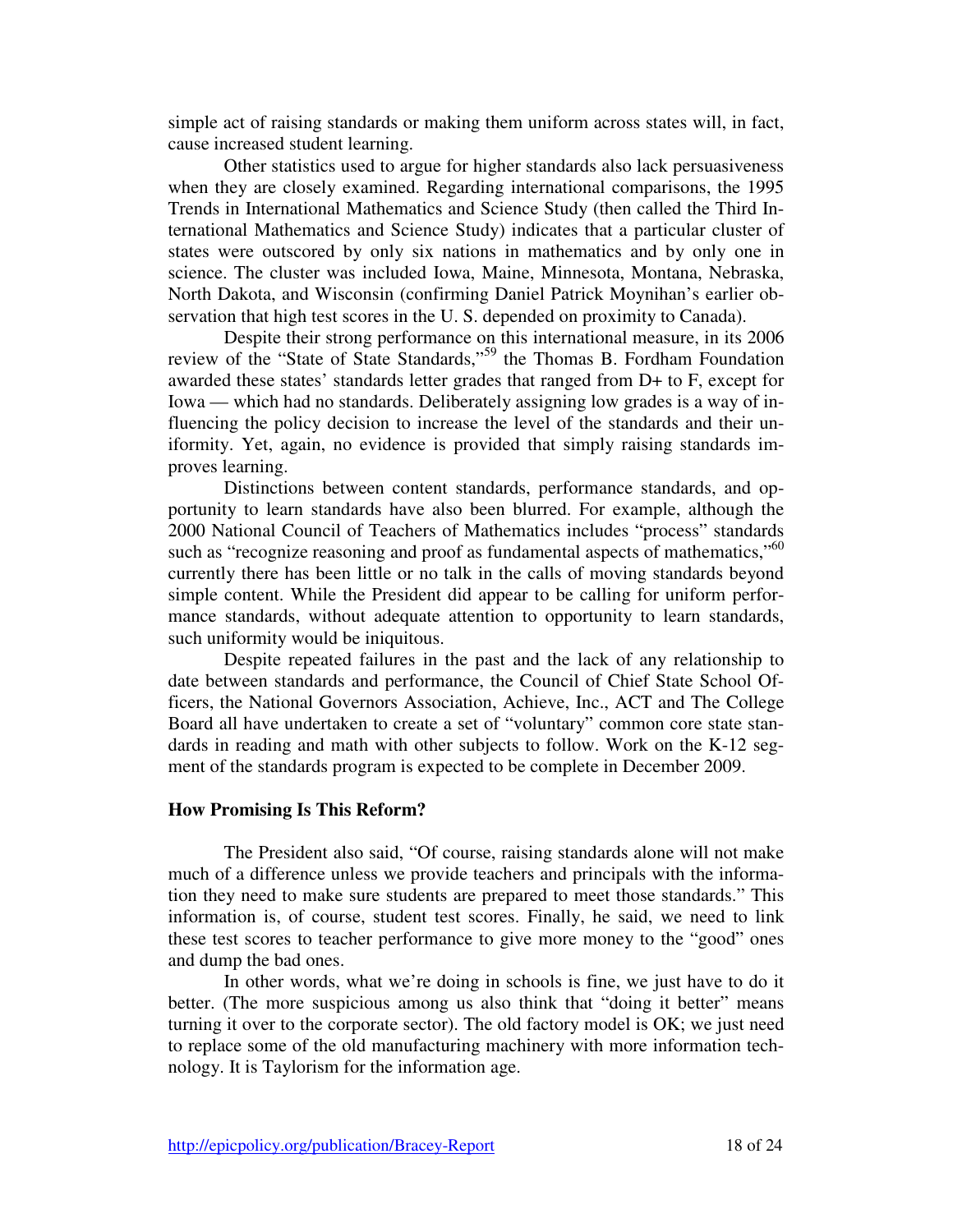David Marshak, Professor Emeritus at Seattle University, noticed<sup>61</sup> that the "improvements" the President and Secretary Duncan are calling for won't make schools look much like Sidwell Friends School, the school that Obama's daughters attend. And he asked, why doesn't Obama try to make all schools more like Sidwell Friends? Certainly Sidwell has high standards of a sort, mostly for admission, but a read of the Sidwell philosophy gives a strong impression that the standards are not the essence of the school. Marshak draws on Peter Senge to direct us away from Taylorism. He cites Senge as saying "Today's problems come from yesterday's 'solutions.'" Marshak comments:

Factory model schools, though always flawed by racism and classism, worked reasonably well when America was primarily an industrial society. But given our evolution into a more postindustrial cultures, the industrial elements of schools—mass production, rigid time and curricular structures, simplistic age-grading, and depersonalization and alienation—have become the problem, not the solution.  $62$ 

In my opinion, the Obama/Duncan approach would only exacerbate the problems created by our industrial model—national academic standards and a national test, merit pay for higher test scores, a longer school day, a longer school week, a longer school year and charter schools handed off to entrepreneurs. More math, more science. This is an industrial command-and-control model on steroids.

Sidwell, by contrast, encourages a rich interdisciplinary curriculum designed to stimulate inquiry; the expression of artistic abilities; reflection; "stewardship of the natural world"; service to others; scientific investigation; creative expression; group as well as individual learning; personalization of learning and education of the whole person. It is worth noting that while President Obama provides us with articulate and detailed explanations of his plans for the economy, health-care, and foreign policy, he and Duncan both speak in glib generalizations and trivialities when they address education.

Higher standards as a curative for school ills have been actively promoted for over 100 years. It seems to have had no effect, at least from the perspective of the public school critics. Secretary Duncan spoke of the "education crisis" in virtually all of his early speeches, coupling it to the economic crisis. Thus, after 100 years of cries for higher standards, we are still in an education crisis. The push for higher standards has not worked. Perhaps it is time to try something else. The Sidwell approach looks good to me. Can it work in schools such as the one Linda Perlstein describes in *Tested*?<sup>63</sup> She thinks so, but not while high-stakes testing displaces true education. This is the critical issue. As Yong Zhao pointed out in the *Detroit Free Press*, <sup>64</sup> "President Barack Obama and national education officials appear to be moving the United States toward national K-12 standards—a mandate that would cause irreversible damage to an education system already suffering from No Child Left Behind."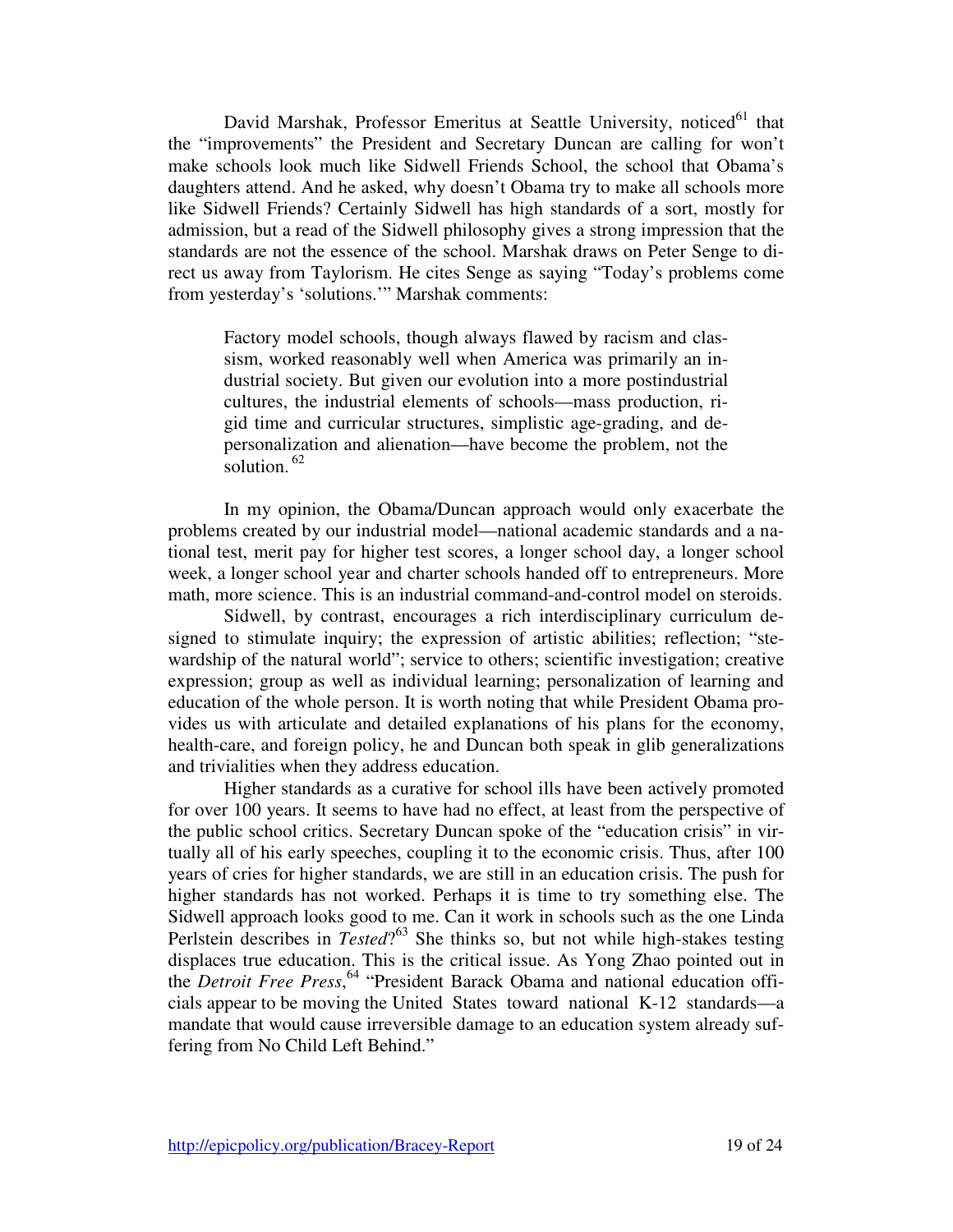He concludes, "Obama and the nation's governors should preserve the legacy of our Founding Fathers and build a nation of diverse talents and creative entrepreneurs rather than a nation of standardized test-takers."

Of standards, Wirtz and Lapointe also wrote, "A standard can be made 'higher' either by improving the educational objectives on which it is based or by raising scores or grades that are required for 'passing' and for being considered superior or excellent."<sup>65</sup> For the last 30 years or so, we have been trying the latter with disastrous results. The NGA/CCSSO/Achieve/ACT/College Board group is presumably doing the former. Given the cloak of secrecy that surrounds their work, though, and the questionable resumes of some of those who are part of the "work groups" producing the standards, I am dubious.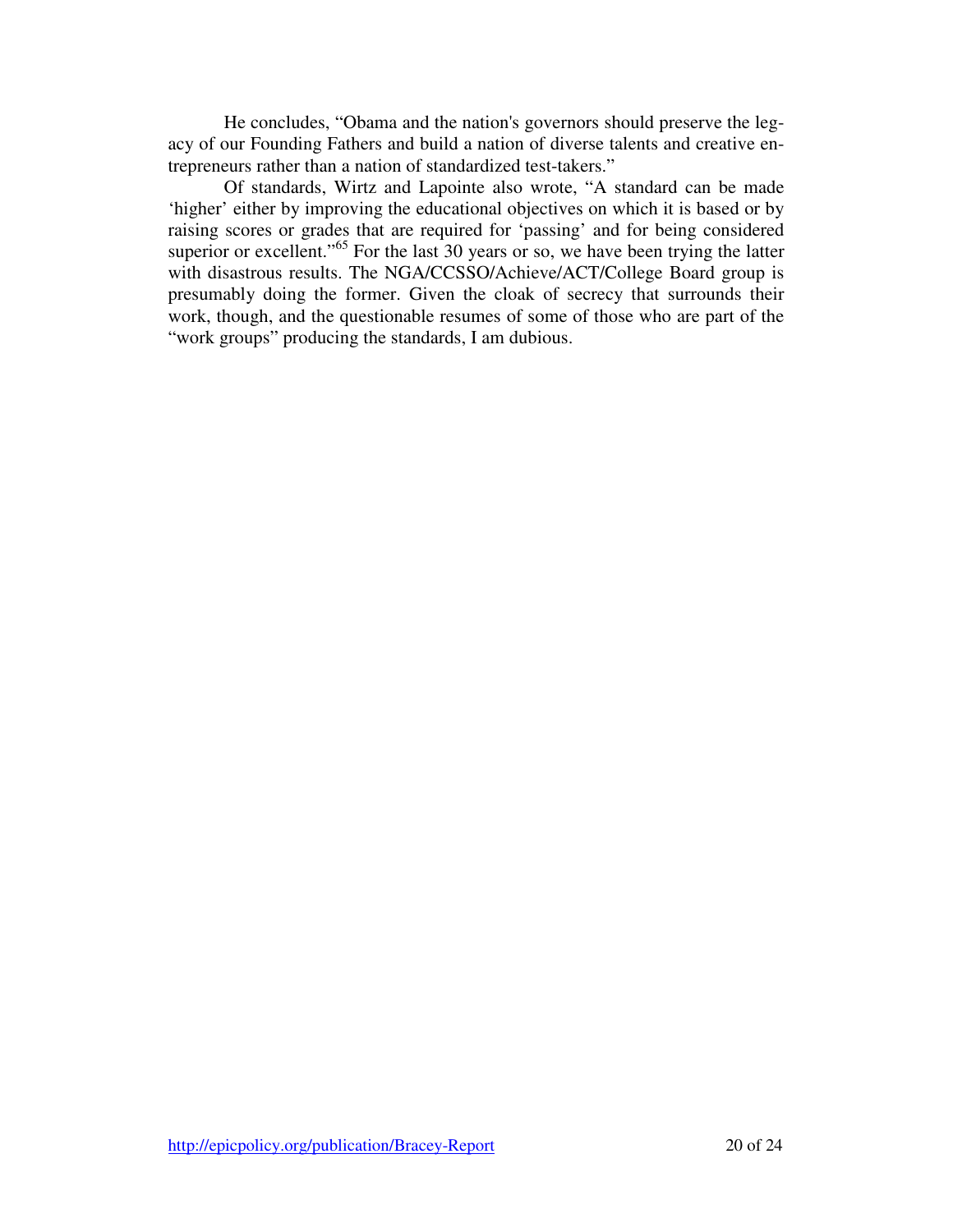## *Notes & References*

- <sup>1</sup>Ramirez, E., & Clark, K. (2009). What Arne Duncan Thinks of No Child Left Behind, *US News & World Report*. Retrieved February 15, 2009, from http://www.usnews.com/articles/education/2009/02/05/what-arneduncan-thinks-of-no-child-left-behind.html
- <sup>2</sup>Brooks, D, (2009, May 7). The Harlem Miracle. *The New York Times*, A31.
- <sup>3</sup>Glod, M. (2007, December 4). *U.S. Teens Trail Peers Around World on Math-Science Test. The Washington Post*. retrieved December 5, 2007, from http://www.washingtonpost.com/wpdyn/content/article/2007/12/04/AR2007120400730.html
- <sup>4</sup>Data from the 2001 administration are used here because in the more recent PIRLS, the U. S. Department of Education shifted to a coarser mode of presenting poverty levels, reporting the scores of schools where all students received free and reduced-price meals, where some (undefined) did, and where none did.
- <sup>5</sup> *Excessive Stress Disrupts the Architecture of the Developing Brain*, Working Paper No. 3. (2006). Cambridge, MA: National Scientific Council on the Developing Child. Retrieved August 8, 2009, from http://developingchild.harvard.edu/library/reports\_and\_working\_papers/wp3/
- 6 Shonkoff, J., & Phillips, D.A. (Eds.) (2000). *From Neurons to Neighborhoods: The Science of Early Childhood Development* . Washington, D. C.: National Academy Press.
- <sup>7</sup>Berliner, D. C. (2009). *Poverty and Potential: Out-of-School Factors and School Success.* Boulder and Tempe: Education and the Public Interest Center & Education Policy Research Unit. Retrieved September 14, 2009, from http://epicpolicy.org/publication/poverty-and-potential
- <sup>8</sup>Berliner, D. C. (2009). *Poverty and Potential: Out-of-School Factors and School Success.* Boulder and Tempe: Education and the Public Interest Center & Education Policy Research Unit. Retrieved September 14, 2009, from http://epicpolicy.org/publication/poverty-and-potential
- <sup>9</sup>Otto, M. (2007). Boy's Death Fuels Drives to Fund Dental Aid to Poor. *Washington Post.* Retrieved March 3, 2007, at http://www.washingtonpost.com/wp-dyn/content/article/2007/03/02/AR2007030200827.html
- <sup>10</sup>U.S. General Accounting Office (2000). *Oral Health: Dental Disease Is a Chronic Problem Among Low-IncomePopulations*, GAO/HEHS-00-72 (Washington, DC: GAO), 8, figure 1. http://www.gao.gov/archive/2000/he00072.pdf
- <sup>11</sup> Perlstein, L. (2007). *Tested: One American School Struggles to Make the Grade.* New York: Henry Holt, 64.
- <sup>12</sup>Martin, M. ( 20002). *A Strange Ignorance: The Role of Lead Poisoning in Failing Schools*. Phoenix: Arizona School Boards Association Retrieved September 13, 2009 from http://www.azsba.org/static/index.cfm?action=group&contentID=148
- <sup>13</sup>Berliner, D. C. (2009). *Poverty and Potential: Out-of-School Factors and School Success.* Boulder and Tempe: Education and the Public Interest Center & Education Policy Research Unit. Retrieved September 14, 2009, from http://epicpolicy.org/publication/poverty-and-potential
- <sup>14</sup> Alexander, K.L., Entwisle, D.R., & Olson, L.S. (2007, April). Lasting Consequences of the Summer Learning Gap. *American Sociological Review*, Vol.72, 167-180.
- <sup>15</sup>Fatsis, Stefan. (2001). *Word Freak: Heartbreak, Triumph, Genius, and Obsession in the World of Competitive Scrabble Players.* Boston: Houghton Mifflin Harcourt
- <sup>16</sup>Bracey, G.W. (2009). *Education Hell: Rhetoric vs. Reality: Transforming the Fire Consuming America's Schools.* Alexandria: Educational Research Service, 143-156.
- <sup>17</sup> Brooks, D, (2009, May 7). The Harlem Miracle. *The New York Times*, A31.
- <sup>18</sup>Dobbie, W. & Fryer, R. G., Jr. (2009), *Are High-Quality Schools Enough to Close the Achievement Gap? Evidence from a Bold Social Experiment in Harlem*. Cambridge, MA: Harvard University . Retrieved June 5, 2009, from http://www.economics.harvard.edu/faculty/fryer/files/hcz%204.15.2009.pdf

http://epicpolicy.org/publication/Bracey-Report21 of 24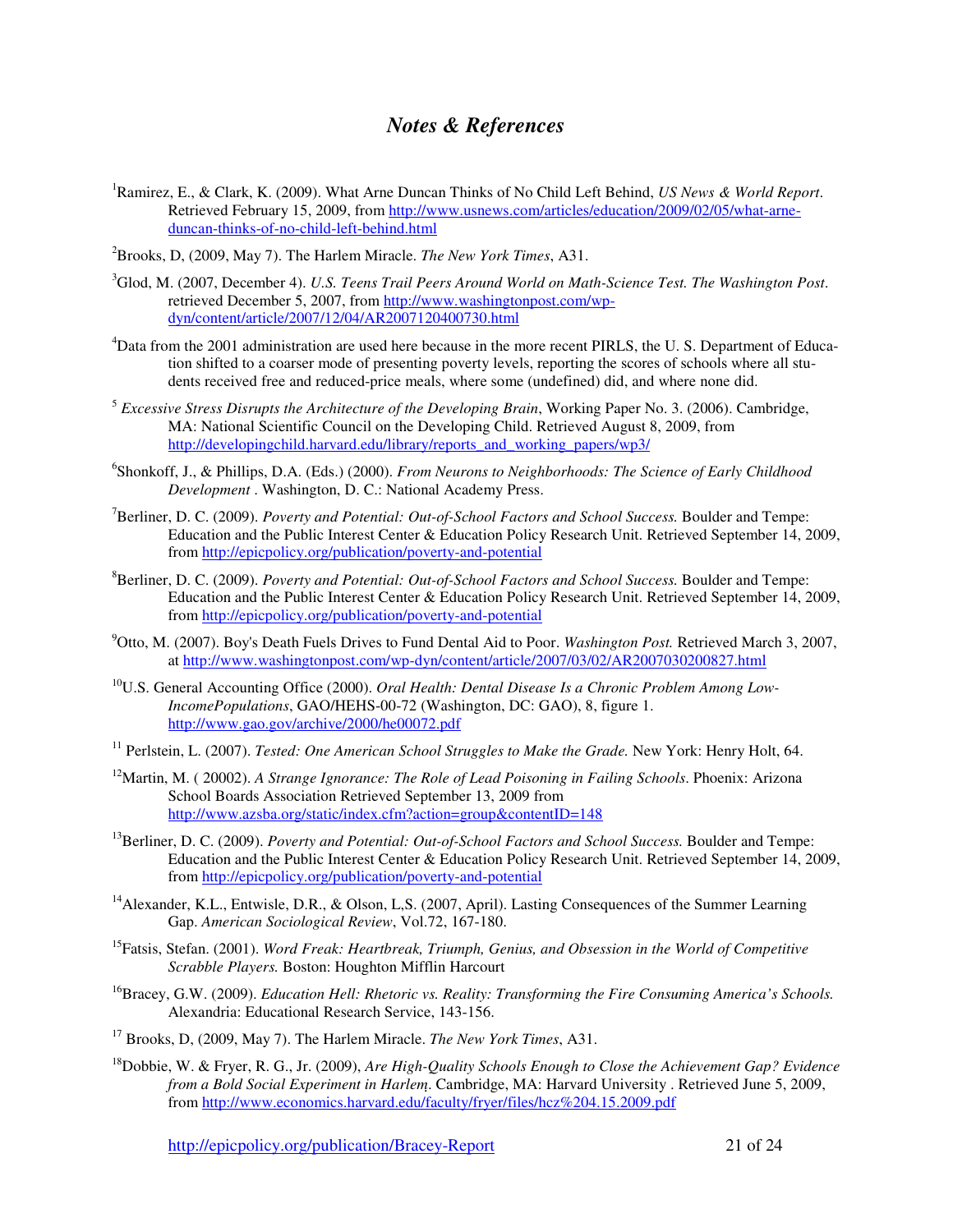- <sup>19</sup> Pallas, A. (2009). Just How Gullible is David Brooks? New York: *Gotham Schools*. Retrieved May 8, 2009, from http://gothamschools.org/2009/05/08/just-how-gullible-is-david-brooks/
- <sup>20</sup> Dobbie, W. & Fryer, R. G., Jr. *Are High-Quality Schools Enough to Close the Achievement Gap? Evidence from a Bold Social Experiment in Harlem*. Cambridge, MA: Harvard University. Retrieved June 5, 2009, from http://www.economics.harvard.edu/faculty/fryer/files/hcz%204.15.2009.pdf, 6
- <sup>21</sup>Marshak, D. (2009). Obama's School Choice: Shouldn't the education that Malia and Sasha receive be available to all? *Education Week.* Retrieved August 9, 2009, from http://www.edweek.org/ew/articles/2009/08/03/37marshak.h28.html (subscription required)
- <sup>22</sup>Cramer, P. (2009). Eli Broad describes close ties to Klein, Weingarten, Duncan. *Gotham Schools*. Retrieved April 4, 2009, from http://gothamschools.org/2009/03/11/eli-broad-describes-close-ties-to-klein-weingartenduncan
- <sup>23</sup>Duncan, A. (2009). Excerpts from Secretary Arne Duncan's Remarks at the National Press Club. Washington, D.C.: U.S. Department of Education. Retrieved May, 30, 2009, from http://www.edgovblogs.org/duncan/2009/06/excepts-from-secretary-arne-duncan%E2%80%99s-remarksat-the-national-press-club
- <sup>24</sup> Brown, J., Gutstein, E., & Lipman, P. (2009, Spring). Arne Duncan and the Chicago Success Story: Myth or Reality? *Rethinking Schools*. Retrieved August 19, 2009, from http://www.rethinkingschools.org/archive/23\_03/arne233.shtml
- <sup>25</sup> Lynch, D. (2009, October 2). Safety at Fenger Yields to Reform. *Chicago Sun-Times*. Retrieved October 3, 2009, from http://www.suntimes.com/news/otherviews/1802256,CST-EDT-open02.article **(Link no longer active as of November 1, 2009.)**
- <sup>26</sup>Civic Committee. (2009), *Still Left Behind: Student Learning in Chicago's Public Schools*. Chicago: The Commercial Club of Chicago. Retrieved June 20, 2009, from http://www.civiccommittee.org/Still%20Left%20Behind%20v2.pdf
- <sup>27</sup>Rado, D. (2006, July 12). City schools hail test scores news*. Chicago Tribune*. 1. Retrieved November 5, 2009, from http://tinyurl.com/bracey-chitrib-1 (Purchase required)
- <sup>28</sup> Editorial. (2006, July 14). An 'A' for Everybody. *Chicago Tribune*, 26. Retrieved November 5, 2009, from http://tinyurl.com/bracey-chitrib-2a (Purchase required)
- <sup>29</sup>National Center for Education Statistics. (2003)*The Nation's Report Card: Trial Urban District Assessment.* Retrieved August 10, 2009, from http://web.archive.org/web/20040722021456/nces.ed.gov/nationsreportcard/pdf/dst2003/2004454XC8.pdf
- <sup>30</sup> Frankenberg, E., Lee, C., Orfield, G. (2003) *A Multiracial Society with Segregated Schools: Are We Losing the Dream?* Harvard Civil Rights Project. Retrieved September 3, 2009, from http://www.civilrightsproject.ucla.edu/research/reseg03/resegregation03.php
- <sup>31</sup> Benjamin, E. (2009, Febrary 6). Bloomberg Warns: 'Riots In The Streets' If No Mayoral Control . *New York Daily News*. Retrieved February 6, 2009, from http://www.nydailynews.com/blogs/dailypolitics/2009/02/bloomberg-warns-riots-in-the-s.html
- <sup>32</sup> Hernandez, J. (2009, June 1). New York City Shows Gains in Math*. New York Times*. A1. Retrieved June 6, 2009, from http://www.nytimes.com/2009/06/02/nyregion/02math.html
- $33$ Kolodner, M. & Monahan, R. (2009, June 7). State math exam scores have risen but it's because tests have gotten easier. *New York Daily News.* Retrieved June 8, 2009, from http://www.nydailynews.com/ny\_local/education/2009/06/07/2009-06- 07\_can\_you\_do\_these\_math\_tests\_with\_easier\_exams\_this\_year\_news\_puts\_you\_to\_challen.html
- <sup>34</sup> Hernandez, J. (2009, September 13). Botched Most Answers on New York State Math Test? You Still Pass. *New York Times*, A14*.* Retrieved September 14, 2009, from http://www.nytimes.com/2009/09/14/education/14scores.html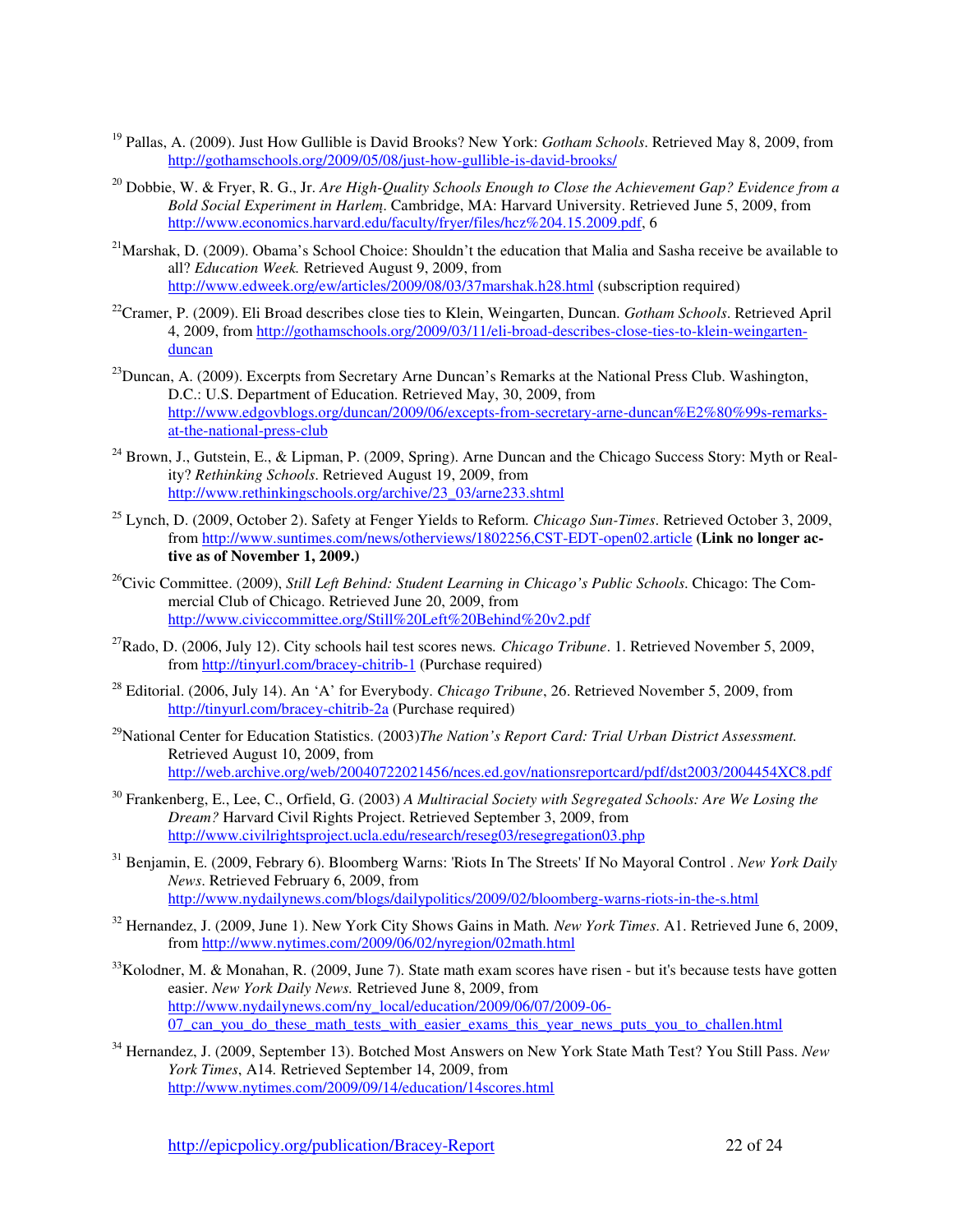- <sup>35</sup>Pallas, A. & Jennings, J. (2009). "Progress" Reports. In Haimson, L. & Kjellberg, A. (Eds),. *NYC Schools Under Bloomberg and Klein*: *What Parents, Teachers, and Policymakers Need to Know*, 37. New York: Lulu.
- <sup>36</sup>Haimson, L. & Kjellberg, A. (Eds), (2009). *NYC Schools Under Bloomberg and Klein: What Parents, Teachers, and Policymakers Need to Know.* New York: Lulu. Retrieved November 4, 2009, from http://www.lulu.com/product/download/nyc-schools-under-bloombergklein-what-parents-teachers-andpolicymakers-need-to-know/4970769
- <sup>37</sup>Thompson, W. C., Jr. (2008). *Thompson: Education Department Continues "Shell Game" by Inflating Restructuring Savings.* New York, NY: Office of the City Comptroller. Retrieved September 17, 2009, from http://www.comptroller.nyc.gov/press/2008\_releases/pr08-11-159.shtm
- <sup>38</sup>Hernandez, J. (2009, April 22). Schools Panel Is No Threat to the Mayor's Grip. *New York Times.* A1. Retrieved April 23, 2009, from http://www.nytimes.com/2009/04/23/nyregion/23panel.html
- <sup>39</sup>Sullivan, P.J. (2009). Inside the Panel for Educational Policy. In Haimson, L. & Kjellberg, A. (Eds), *NYC Schools Under Bloomberg and Klein: What Parents, Teachers, and Policymakers Need to Know .* New York: Lulu. http://www.lulu.com/product/download/nyc-schools-under-bloombergklein-what-parents-teachers-andpolicymakers-need-to-know/4970769
- <sup>40</sup>Herbert, B. (2004, March 19) Bob Herbert. Teaching Us a Lesson. *New York Times.* Retrieved March 20, 2004, from http://www.nytimes.com/2004/03/19/opinion/19HERB.html
- <sup>41</sup>Lewin, T. & Medina, J. (2003, July 31) To Cut Failure Rate, Schools Shed Students. *New York Times*. Retrieved April 30, 2009, from http://www.nytimes.com/2003/07/31/nyregion/31PUSH.html
- <sup>42</sup>Orel, S. (2002) World of Opportunity Background. *Substance.* Retrieved September 8, 2009, from http://www.substancenews.com/archive/April02/opportunity.htm
- <sup>43</sup> Sullivan, P.J. (2009). Inside the Panel for Educational Policy. In Haimson, L. & Kjellberg, A. (Eds), *NYC Schools Under Bloomberg and Klein: What Parents, Teachers, and Policymakers Need to Know .* New York: Lulu. http://www.lulu.com/product/download/nyc-schools-under-bloombergklein-what-parents-teachers-andpolicymakers-need-to-know/4970769
- <sup>44</sup>Moore, M. (2007, March 22). More Mayors Move to Take Over Schools. *USA Today.* Retrieved March 22, 2007, from http://www.usatoday.com/news/education/2007-03-20-cover-mayors-schools\_N.htm
- <sup>45</sup> Ravitch, D. (2009). Obama Gives Bush a 3rd Term in Education. *Huffington Post*. Retrieved August 10, 2009, from http://www.huffingtonpost.com/diane-ravitch/obama-gives-bush-a-3rd-te\_b\_215277.html
- <sup>46</sup>Barber, B. (1998). *A Passion for Democracy*. Princeton: Princeton University Press, 225.
- <sup>47</sup>Cremin, L. (1964). *Transformation of the School: Progressivism in American Education* 1876-1957. New York: Vintage, 5.
- <sup>48</sup> Editors. (1958). Crisis in Education. *Life Magazine*, 25.
- <sup>49</sup> Interview with Arthur Bestor. (1958). What went wrong with U.S. schools, *U.S. News and World Report*, January 24, 1958, pp. 68-77.
- <sup>50</sup> College Entrance Examination Board (1977). *On Further Examination: Report of the Advisory Panel on the Scholastic Aptitude Test Score Decline and Appendices*. Princeton: author, 28.
- <sup>51</sup>Wirtz, W. & Lapointe, A. (1982). *Measuring the Quality of Education: A Report on Assessing Educational Progress.* Washington, D. C.: Wirtz & Lapointe, 2-3.
- <sup>52</sup> Gardner, D. P. (Chair). *A Nation at Risk: An Imperative for Educational Reform*. Washington, D. C.: U. S. Government Printing Office. Retrieved August 19, 2009, from http://www.ed.gov/pubs/NatAtRisk/index.html
- <sup>53</sup> S. Res. 66, *Congressional Record,* January 20, 1995, p. S1282. Retrieved September 17, 2009, from http://thomas.loc.gov/cgi-bin/query/z?c104:S.RES.66.ATS:
- <sup>54</sup> Editorial. (1995, February 13). Maligning the History Standards. *The New York Times.* A18. Retrieved September 10, 2009, from http://www.nytimes.com/1995/02/13/opinion/maligning-the-history-standards.html

http://epicpolicy.org/publication/Bracey-Report23 of 24